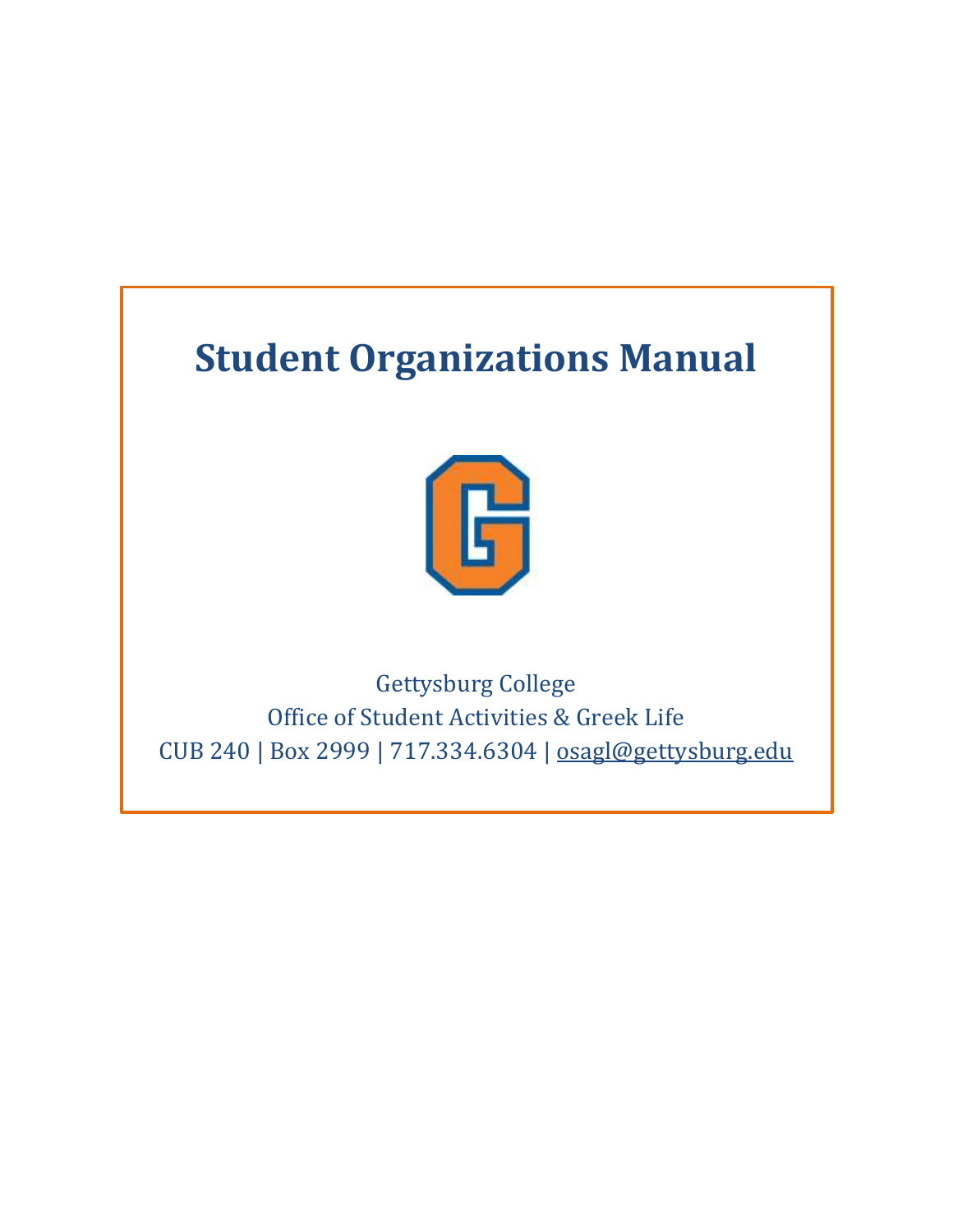## **Welcome!**

Greetings and welcome to another exciting year at Gettysburg College. It is the aim of the Office of Student Activities & Greek Life (OSAGL) to support and enhance student clubs and organizations. To this end, OSAGL has developed this manual to serve as a primary resource in your process of leading one of Gettysburg College's clubs and organizations.

This manual provides information regarding important Gettysburg College policies and procedures. There is also practical and valuable information regarding leadership development topics and event planning. Please familiarize yourself with this information as it can only benefit your organization's success. This manual is reviewed and updated regularly to reflect the practices of working with clubs on campus.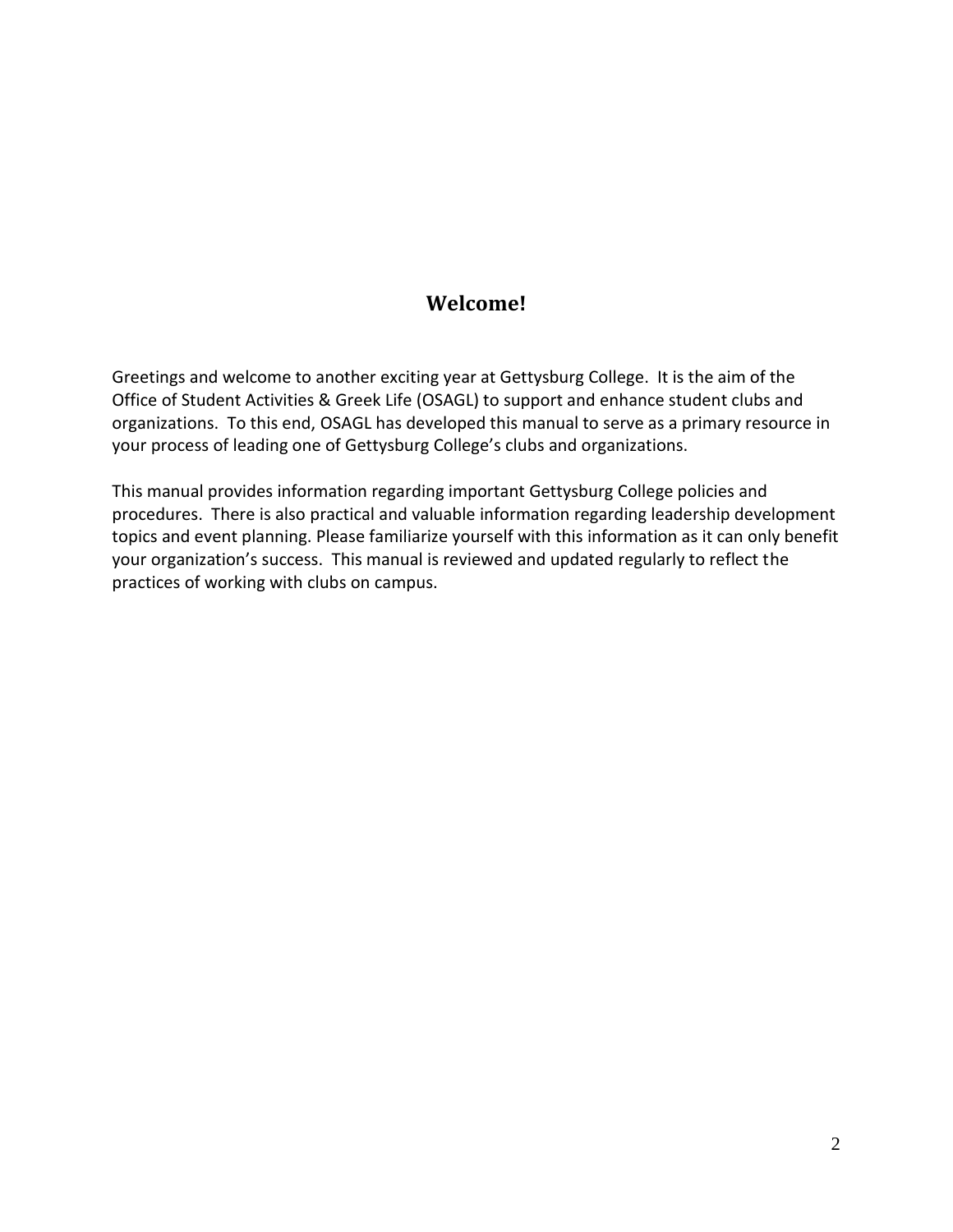# Table of Contents

## **Introduction**

# **Requirements, Rights & Responsibilities of Registered Organizations**

## **Policies & Procedures**

## **Additional Resources**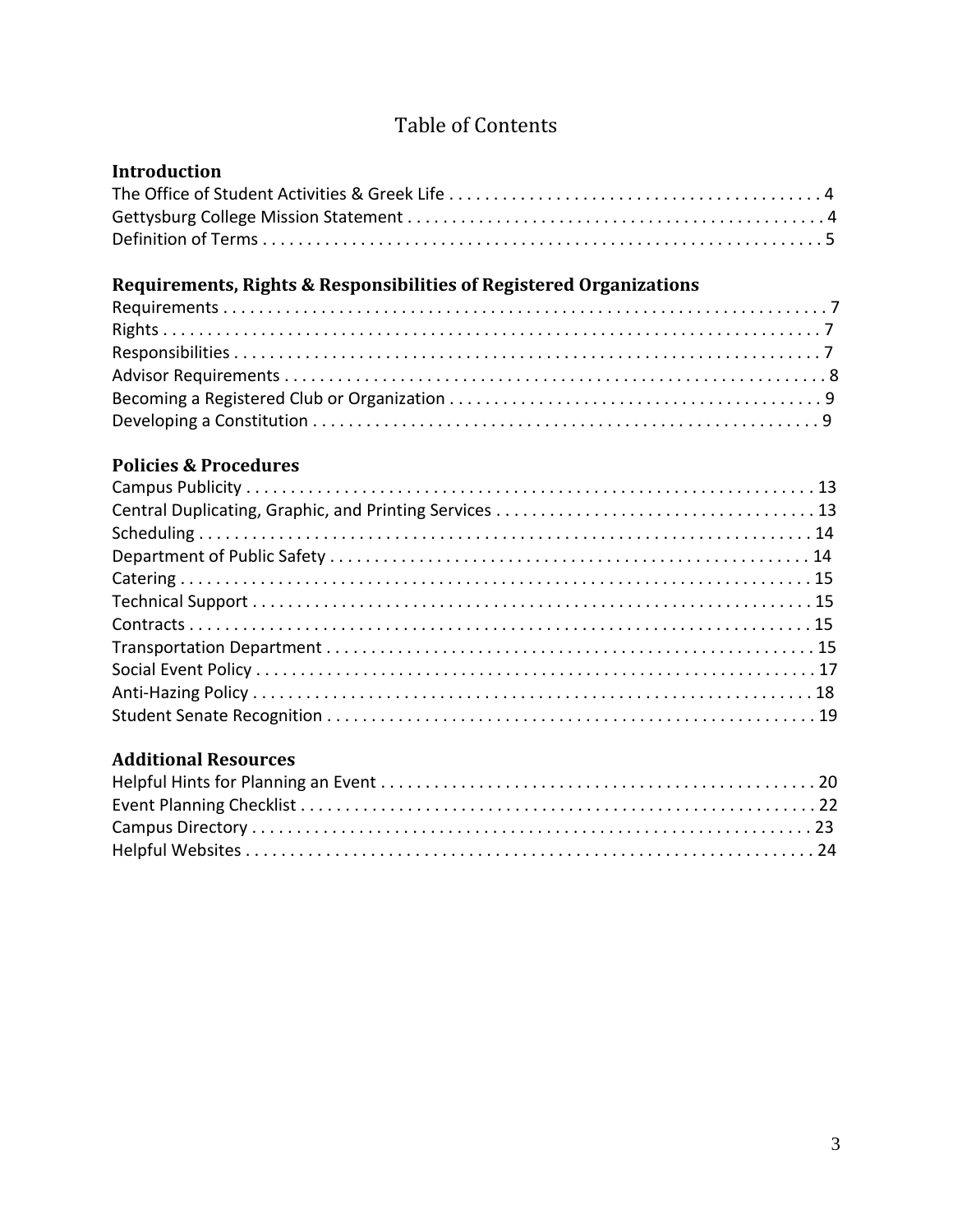## **Introduction**

#### **The Office of Student Activities & Greek Life (OSAGL)**

OSAGL is home to the Campus Activities Board (CAB), Greek Life (including the Interfraternity Council and College Panhellenic Association), the Spectrum Yearbook, the CUB Information Desk, and Clubs & Organizations. Please do not hesitate to visit us in the College Union Building (CUB), room 240. We will be happy to assist you with any questions as you lead your student club or organization to success at Gettysburg College.

- Hours: 8:30am. to 5:00pm. (Monday Friday)
- Phone: 717.337.6304
- Fax: 717.337.8573
- Website: http://www.gettysburg.edu/about/offices/college\_life/osagl/

#### *Professional Staff*

| Joe Gurreri         | Director of Student Activities & Greek Life           |
|---------------------|-------------------------------------------------------|
| Caitlin Lindsay     | Assistant Director of Student Activities & Greek Life |
| Jon Allen           | Assistant Director of Student Activities & Greek Life |
| Jessica Rothenheber | Assistant Director of Student Activities & Greek Life |
| Suzette Redding     | Student Activities & Greek Life Administrative Aide   |

#### *Mission Statement*

The Office of Student Activities & Greek Life provides opportunities to engage in diverse cocurricular programs rooted in institutional values to enrich the students' social experience and create an inclusive campus community.

This mission is achieved through supporting and advising a wide range of student led organizations, in the practical implementation of leadership skills that are reflective of personal and shared values. The Office of Student Activities & Greek Life utilizes collaborative relationships with internal and external partners to create a high-quality co-curricular experience that increases students' social, intellectual, and civic engagement.

#### **Gettysburg College Mission Statement**

Gettysburg College, a national, residential, undergraduate college committed to a liberal arts education, prepares students to be active leaders and participants in a changing world. This mission statement is grounded in the core values of the institution:

The worth and dignity of all people and the limitless value of their intellectual potential;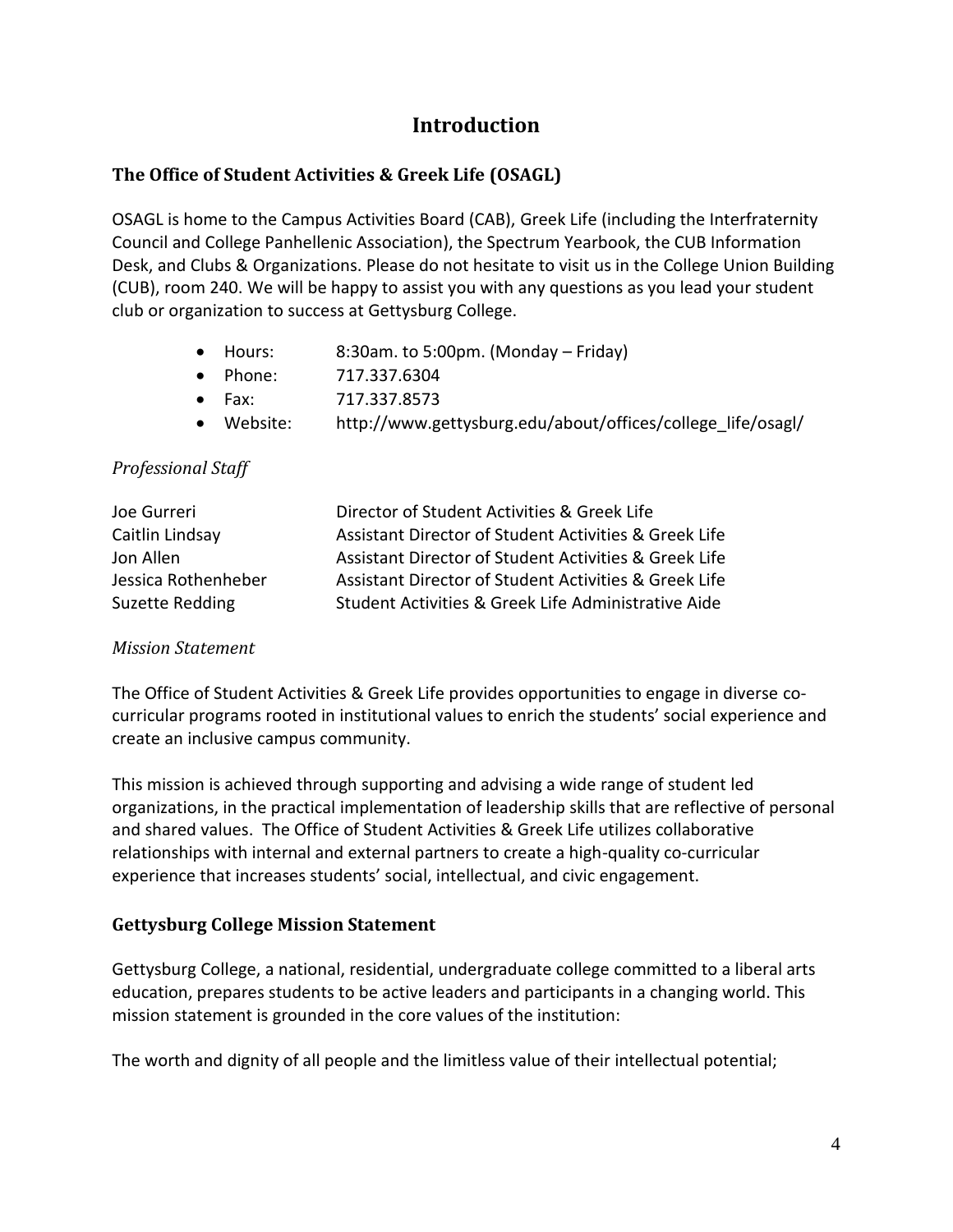The power of a liberal arts education to help students develop critical thinking skills, broad vision, effective communications, a sense of the inter-relatedness of all knowledge, sensitivity to the human condition, and a global perspective, all necessary to enable students to realize their full potential for responsible citizenship;

The enrichment of the traditional liberal arts and sciences curriculum with the most promising intellectual developments of the age;

The free and open marketplace of ideas and the exploration of the ethical and spiritual dimensions of those ideas, both indispensable to helping students learn to determine which have lasting value;

The value of a lifelong commitment to service, and the role of the College in both providing an example of public service for students and fostering a commitment to service among our young people; and

A belief that a residential college is the most effective means of promoting the personal interaction between student and professor, and student and student which develops the community that is the heart of a liberal arts education.

\*\*Jointly prepared by the Middle States Self-study Steering Committee and the Faculty Council, Fall Semester 2002. This statement was adopted by the Gettysburg College Board of Trustees on January 25, 2003.\*\*

#### **Definition of Terms**

#### *Registered*

Any club or organization that has completed all procedures required by the Office of Student Activities & Greek Life to become a club or organization at Gettysburg College. These procedures are outlined on page 7 under Requirements for Clubs and Organizations Registration. Being registered with OSAGL gives clubs and organizations various rights, which are outlined in the Rights of Registered Clubs and Organizations section of this manual on page 7.

#### *Recognized*

Any club or organization that has applied for and been granted recognition by Student Senate. A club or organization MUST be registered with the Office of Student Activities & Greek Life in order to obtain recognition from Student Senate. Clubs and organizations at Gettysburg College are not required to become recognized, but it is considered a privilege and comes with additional rights which are listed in the Rights of Student Senate Recognized Clubs and Organizations section of this manual on page 7.

#### *Active*

Any club or organization that has met and is maintaining the requirements to be registered with the Office of Student Activities & Greek Life, as listed on page 7 under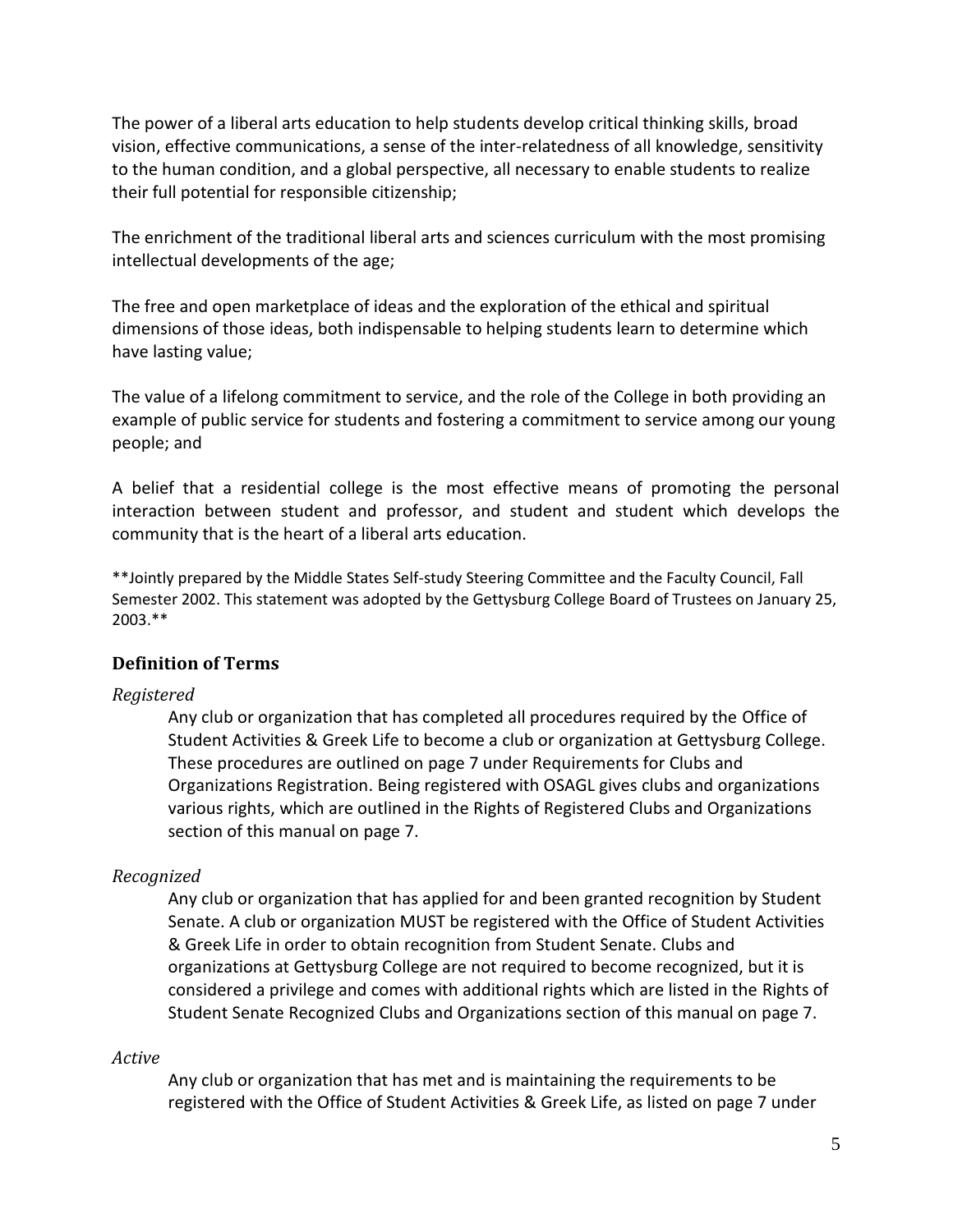Requirements for Clubs and Organizations Registration. This type of club or organization has a presence on campus through regular meetings or events with its members and/or campus community. For a club or organization to remain active, records MUST be updated each semester with the Office of Student Activities & Greek Life.

#### *Probationary Period*

Any club or organization that is not meeting the requirements of a registered club or organization, as listed on page 7 under Requirements for Clubs and Organizations Registration. **Any club or organization that does not meet the advisor requirements will automatically become inactive without a probationary period.** The probationary period is extended to clubs and organizations until the end of the semester in which the probationary period began or until unmet requirements are rectified. All rights extended to registered clubs and organizations will be suspended during this period.

#### *Inactive*

Any club or organization that has not rectified any unmet requirements during the probationary period. In addition, any club or organization that does not meet the advisor requirements will automatically become inactive without a probationary period. Should a club or organization become inactive, those rights extended to registered clubs and organizations will be lost until the club or organization becomes active again. \**To gain active status once inactive, the club or organization must go through the procedures of becoming registered again. If an organization becomes inactive, they are unable to register until the following semester.*

#### *Advisor*

An advisor is a full-time faculty (not on sabbatical), staff, or administrator of Gettysburg College who assists a registered club or organization in achieving their goals and objectives. **All clubs and organizations are required to have an advisor to become registered and remain active with the Office of Student Activities & Greek Life.** Please review the advisor requirements on Page 8.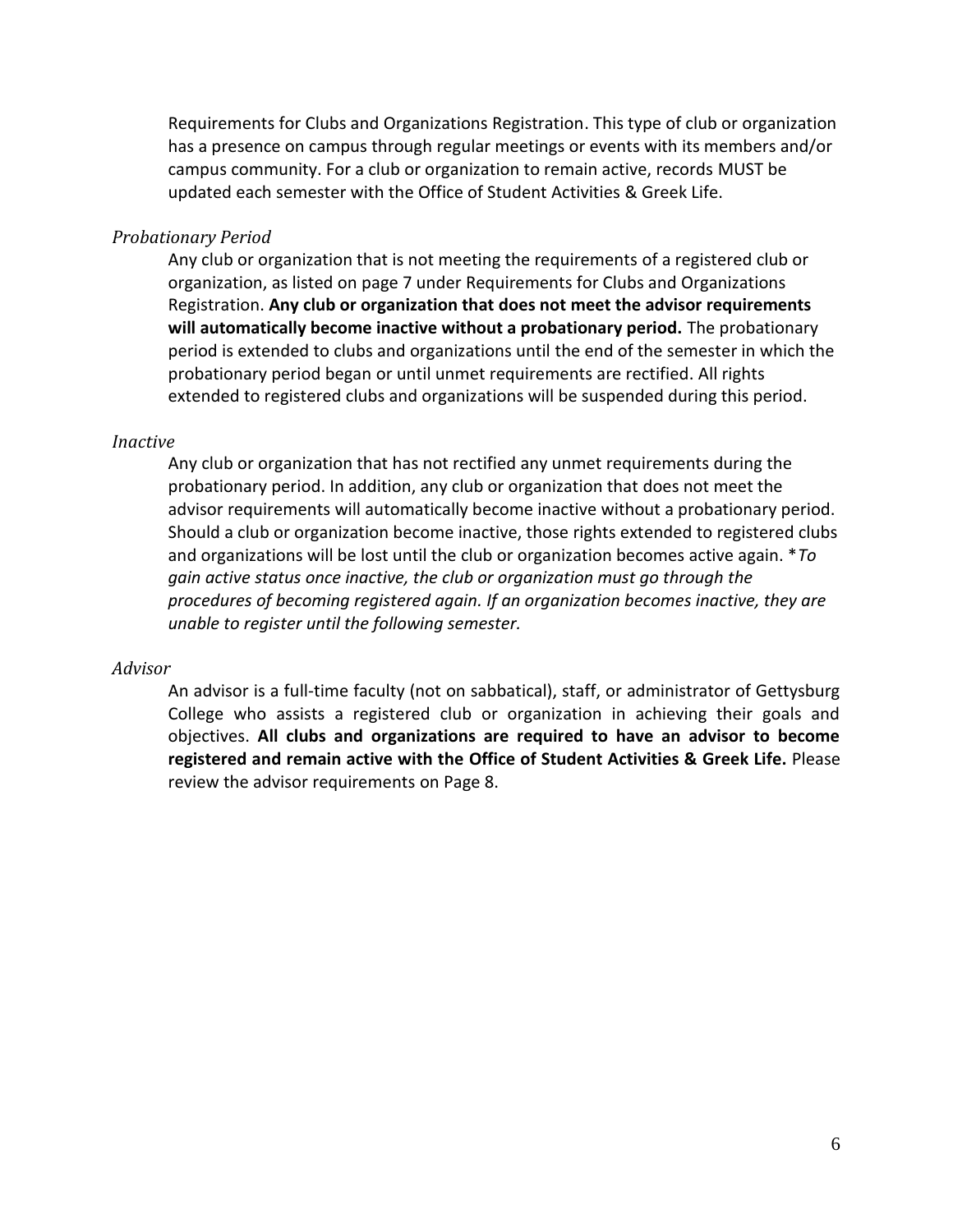# **Requirements, Rights, and Responsibilities of Registered Organizations**

#### **Requirements**

- Clubs and Organizations must be formed on a basis consistent with the aims and objectives of the Liberal Arts Education, as pursued by Gettysburg College.
- Membership in a club or organization must be open to all Gettysburg College students. Membership in the organization will not be denied to anyone on the basis of race, color, religion, ethnic or national origin, gender, sexual orientation, etc. Membership requirements which restrict membership on the basis of sex must be in complete compliance with Gettysburg College, state, and federal regulations.
- Membership consists of a minimum of eight students, two of which must be elected officers.
- One advisor (Gettysburg College full-time faculty, staff, or administrator) is required in order for clubs and organizations to be registered and remain active with the Office of Student Activities & Greek Life.
- All officers of clubs and organizations must be currently enrolled students at Gettysburg College.
- Records must be updated **YEARLY** to maintain active status. The following must be submitted each year: Constitution revisions (if there are any), the online Clubs & Organizations Registration Form and updated membership within the PeopleSoft program. The advisor form must be sent at the beginning of every academic year.

## **Rights**

- Ability to use the name Gettysburg College
- Ability to host or sponsor meetings and/or events at Gettysburg College
- Ability to schedule a room or venue for meeting and/or events
- Ability to pursue Student Senate recognition
- Inclusion in the Gettysburg College Campus Directory
- Consultation and advice from the Office of Student Activities & Greek Life.
- Ability to participate in the Activities Fair each semester
- Ability to participate in Springfest during spring semester
- Ability to advertise or post notices
- Regular communication from the Office of Student Activities & Greek Life

## **Responsibilities**

- To utilize the advisor as a resource, drawing on their wisdom, experience and knowledge
- To ask the advisor for clarification concerning Gettysburg College policies, regulations, and procedures
- To keep advisor informed of all organization activities, events, programs, meetings and any other related issues
- To work to maintain an effective advisor/organization officer relationship
- To respect fellow organization leaders, organization members and the advisor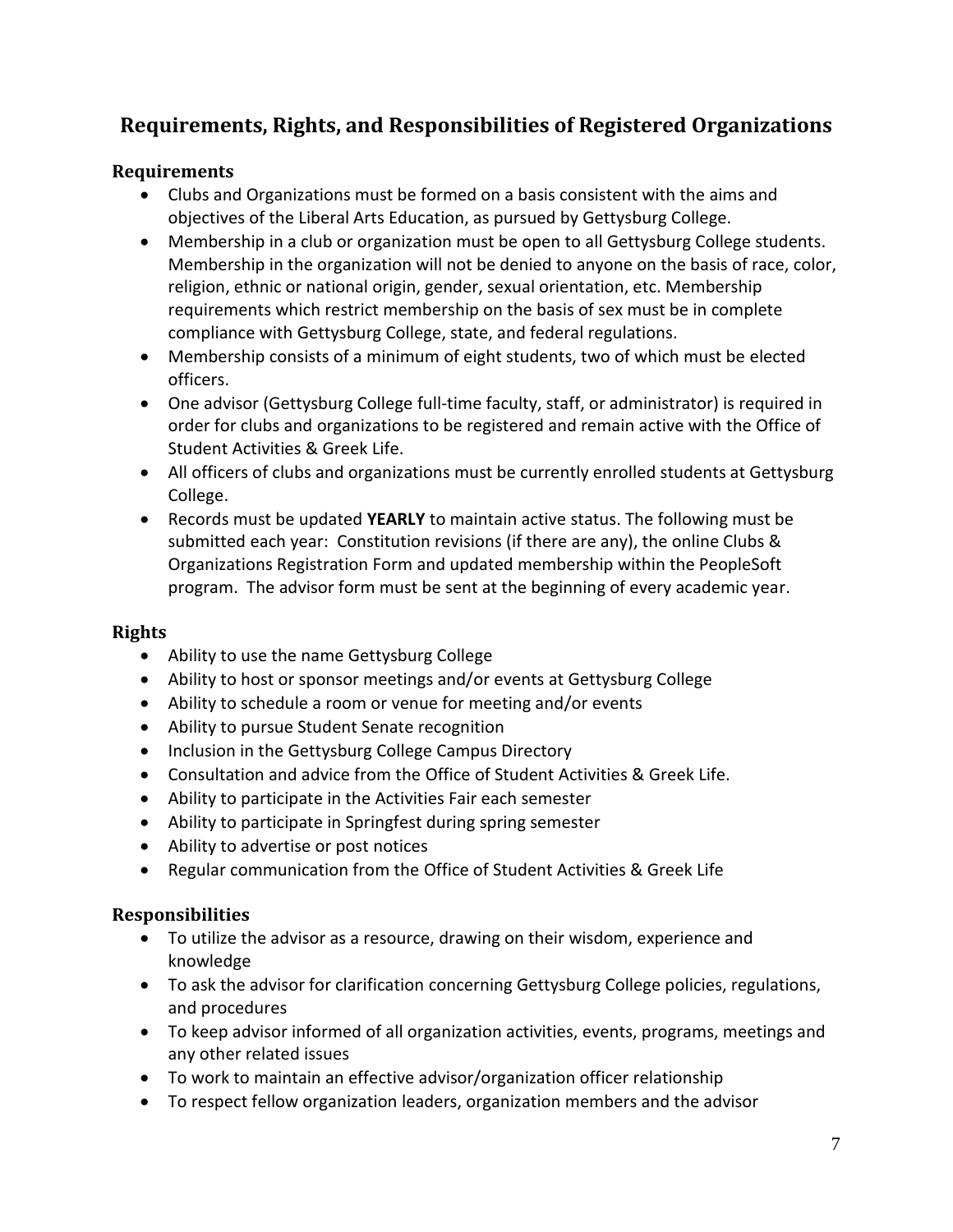- To approach problems and concerns proactively
- To assume responsibility for actions and programs

#### **Advisor Requirements**

- Each club or organization is responsible for attaining an advisor. The advisor must be full-time faculty (not on sabbatical), staff, or administrator. **Any club or organization without an advisor will automatically be considered inactive.**  *Note:* The Office of Student Activities & Greek Life will send an e-mail to each person named as an advisor of a club or organization for verification.
- Each club or organization is responsible for having their advisor complete the Advisor Tutorial found on the Clubs & Organizations website and submit the Advisor Verification Form found at the end of the tutorial. Both must be completed by advisors **each academic year** in order for a club or organization to become and remain registered. Advisors must also confirm their role in the Spring semester through response to an email sent by OSAGL.

It is the club's or organization's responsibility to make sure their advisor completes and submits the online Advisor Verification Form each year.

Each group must notify OSAGL immediately of any changes in advisor status. Failure to do so will result in the group being placed on inactive status.

#### *Who is an advisor?*

Someone who:

- Establishes rapport with the club or organization's members and leaders
- Assists with developing and achieving goals
- Makes sure the club or organization is informed and understands Gettysburg College's policies and procedures of governing student activities
- Reports any violations of policies to the Office of Student Activities & Greek Life
- Assists with identifying and developing new leaders
- Facilitates learning to assist students in their academic, personal, and professional development
- Provides a sense of community
- Mediates inter-group conflict when necessary
- Encourages students to take responsibility for their actions
- Does not make all the decisions for a club or organization, but does provide balance so students can make informed decisions
- Shares insights and ideas, as well as feedback when needed
- Assists with financial affairs and events of the club or organization when appropriate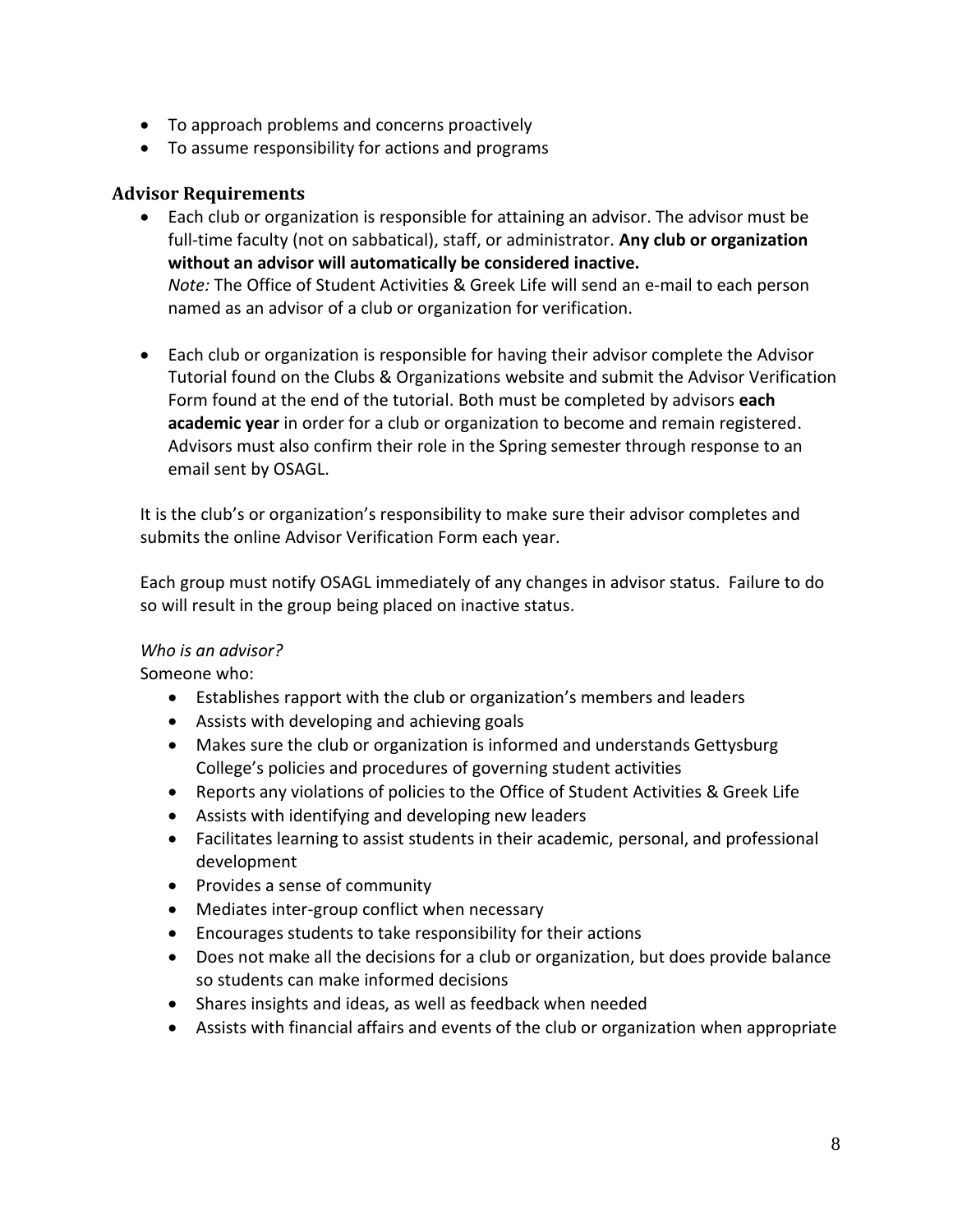#### *Clubs & Organizations' Responsibilities to an Advisor*

- Keep your advisor informed of all activities, events, programs, meetings, and related issues
- Maintain an effective advisor/organization relationship by meeting with your advisor regularly
- Utilize your advisor as a resource for information, ideas, and assistance

## **Becoming a Registered Club or Organization**

The Office of Student Activities & Greek Life has established a procedure for students interested in beginning a new club or organization, or for those who wish to become reregistered, at Gettysburg College. Please use the following checklist as a guide in progressing through the registration process.

## *Registration Checklist*

- Meet with Christina Noto, Clubs Liaison, or Caitlin Lindsay, Assistant Director of Student Activities & Greek Life, to outline the Clubs and Organizations Registration Process.
- Develop a Purpose or Mission Statement for the new club or organization.
- Attain an advisor who is considered full-time faculty (not on sabbatical), staff, or administrator. Be sure to have your advisor complete the online Advisor Tutorial and Advisor Verification Form to the Clubs Liaison in the Office of Student Activities & Greek Life.
- Attain a minimum of 6 members and submit a membership roster to the Assistant Director of Student Activities & Greek Life.
- Draft a Constitution or Bylaws to be approved by the Student Senate Parliamentarian.
- Elect a minimum of 2 officers. We recommend President and Treasurer as both are required for Student Senate recognition.
- Complete the Clubs and Organizations Registration Form on the OSAGL website **(to be completed each semester)**

\*Please remember that becoming registered does NOT mean that the club or organization is recognized by Student Senate – this is a separate process through Student Senate.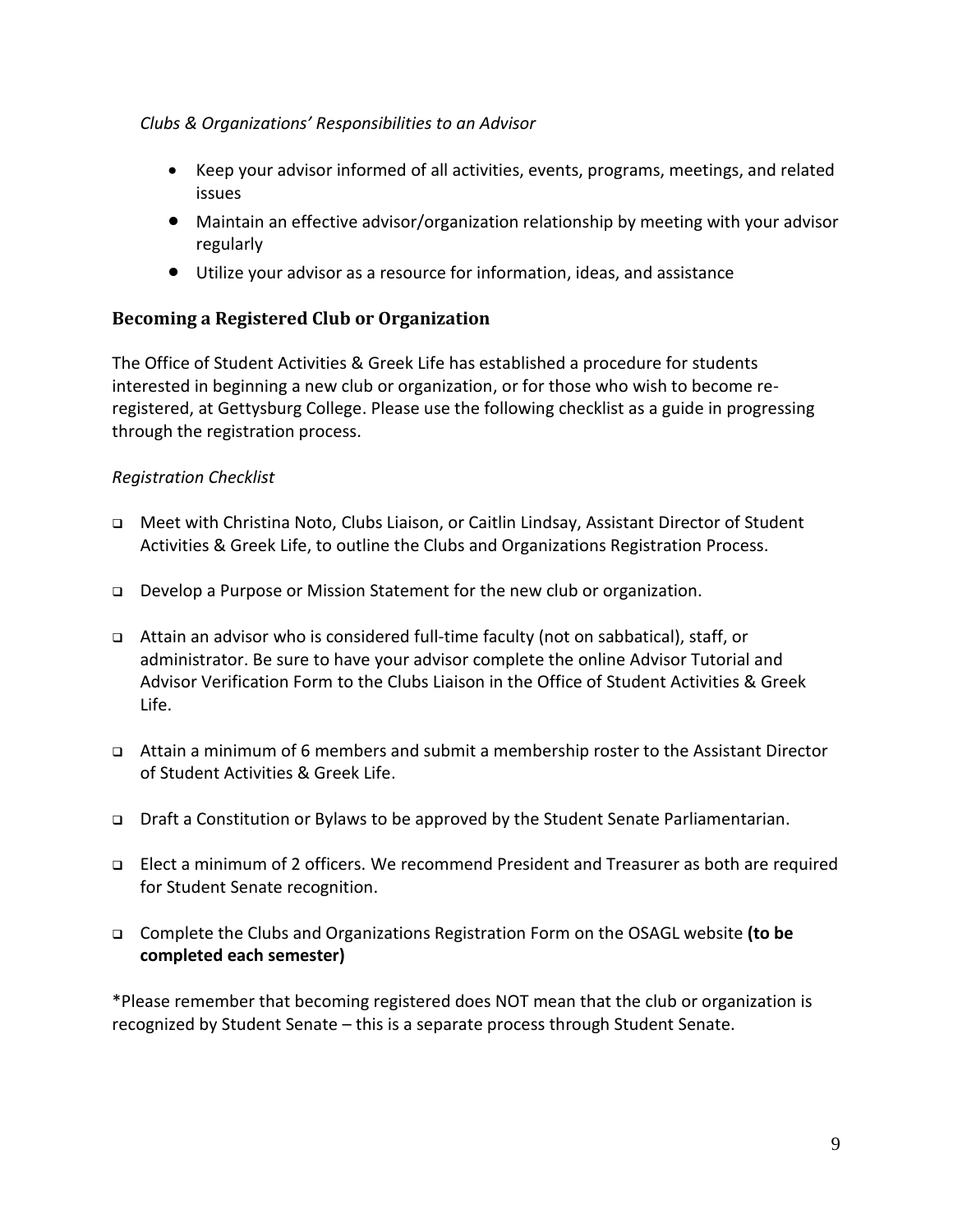## **Developing a Constitution**

A constitution provides a framework in which your club or organization shall operate including but certainly not limited to a mission/purpose statement, the obligations, responsibilities and privileges of the organization's membership, and structure.

A constitution should be tailored to fit each individual club or organization. The adoption of another constitution is a dangerous practice. Each club or organization is different, and those differences should manifest themselves in the organizations' constitutions.

Each clause of a constitution should be functional and have a clearly intended purpose. To respect the integrity of a club or organization, an amendment process should be clearly delineated and abided by whenever pursuing changes to a constitution.

The guidelines enclosed in this manual are designed to provide some advice as to what to consider when writing a constitution. It is the responsibility of each club and organization to design a constitution that appropriately addresses the organization's fundamental characteristics.

There are some clubs and organizations that are affiliated with a national or state parent organization. These organizations will be required to submit boththe national or state constitution as well as local constitution or bylaws in order to complete the OSAGL Registration Process. The Office of Student Activities & Greek Life reserves the right to address questions and concerns regarding a constitution.

#### *Sample Constitution Outline*

## **Article I (Name)**

• The name of this organization shall be  $\qquad \qquad$ .

#### **Article II (Purpose/Mission)**

Describe the purpose and/or mission statement of the student organization.

#### **Article III (Affiliation)**

 If a student organization will be affiliated with a local, state or national organization, a statement delineating the nature of the affiliation should be included. If no affiliation exists, this section need not be included.

#### **Article IV (Membership)**

- List any qualification for membership in the organization
- List the procedures for selecting membership, if there are any.
- Include the following statement: "Voting Membership is restricted to matriculated, currently enrolled students, faculty and staff at Gettysburg College."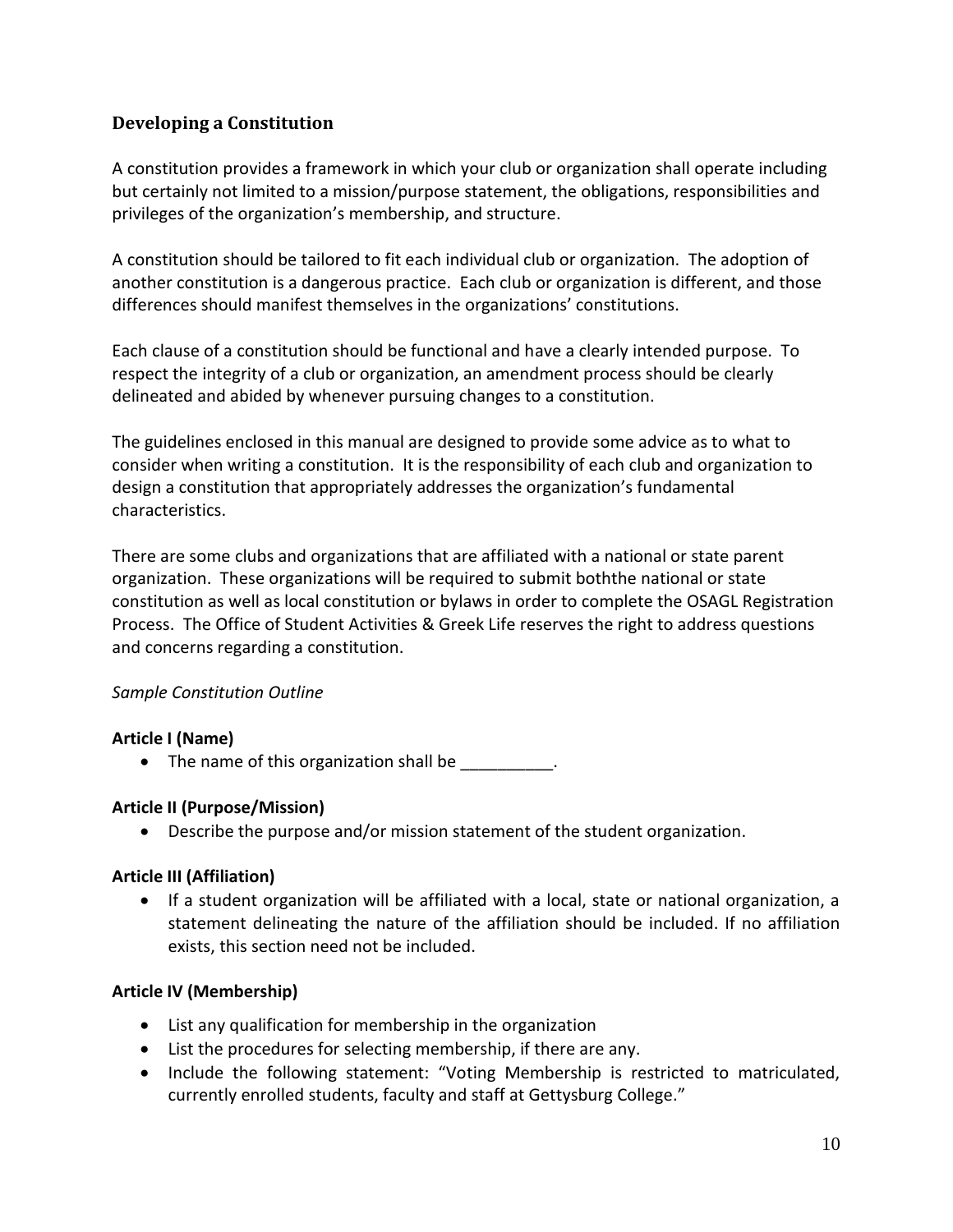- Include the following statement: "Membership in the organization will not be denied to anyone on the basis of race, religion, national origin, age, sex, disability, veteran's status or sexual orientation, except as sanctioned by law."
- Include the following statement: "There shall be no hazing."

#### **Article V (Officers)**

- List the titles of each officer of the organization. For example: "The officers of this organization shall be President, Vice-President, Treasurer and Secretary."
- State the term of office. For example: "Term of office shall be from time of election until new officers take office immediately following the next election.
- Describe how the organization shall fill any vacancies that occur in any of the offices.
- Include the following statement: All officers of this organization are matriculated, currently enrolled students at Gettysburg College."
- Describe the duties of each officer.
- If the organization has an Executive Committee, it should be described here.

#### **Article VI (Nomination and Elections)**

- Describe the process by which candidates for office will be nominated.
- Describe any additional election procedures such as how the voting membership will cast their votes or whether officers will be elected by a plurality or majority vote.
- Include the following statement: "Elections will be held during either the second or third week of April."

#### **Article VII (Officer Installation and Transition)**

 Describe the organization's officer transition period and the time and place of the installation of new officers.

#### **Article VIII (Meetings)**

- State the frequency of regular meetings. The time and place of the meetings may also be stated here.
- Special meetings. If the organization is able to hold special meetings, then who has the authority to call them? Are there any qualifications? How will members be notified of a special meeting and who will notify them?
- Specify quorum. A quorum is the minimum number of members which must be present at a meeting in order for business to be conducted. A quorum should be large enough to ensure fair representation of the organization but not so large that attaining quorum is difficult. The quorum should be stated in the form of a percentage of total membership.
- State any organizational attendance rules.

#### **Article IX (Committees)**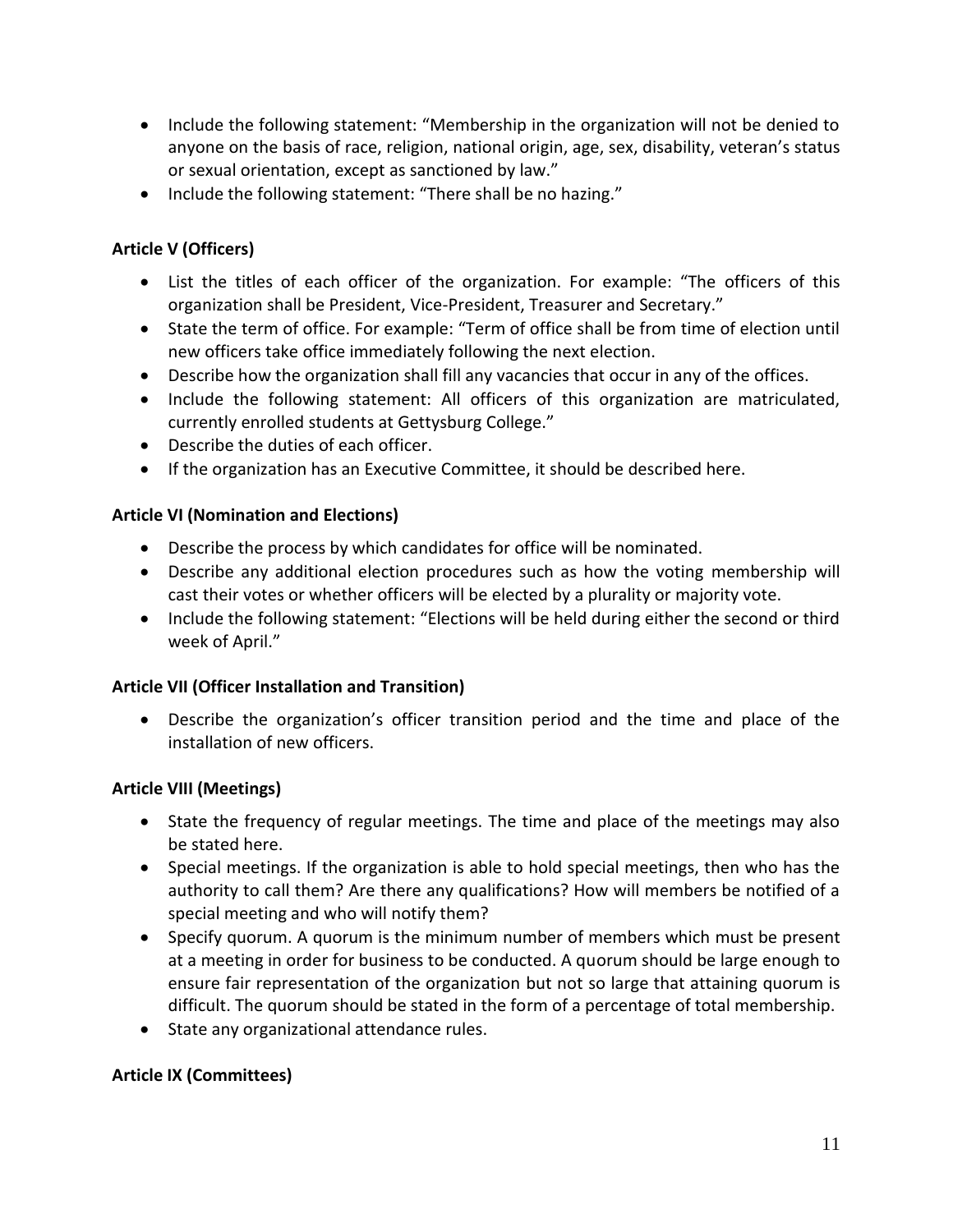- State whom has the authority to create committees as well as name the Chairpersons for those committees belongs.
- State any regular or standing committees, including size and the responsibilities or duties.

#### **Article X (Dues, Fees)**

• State whether or not the organization has dues.

#### **Article XI (Amendments)**

- State whom has the authority to originate an amendment.
- State the manner in which an amendment should be presented to the organization.
- State the required percentage of the quorum that is necessary to approve an amendment. Typically, amendments lay over for one or two meetings.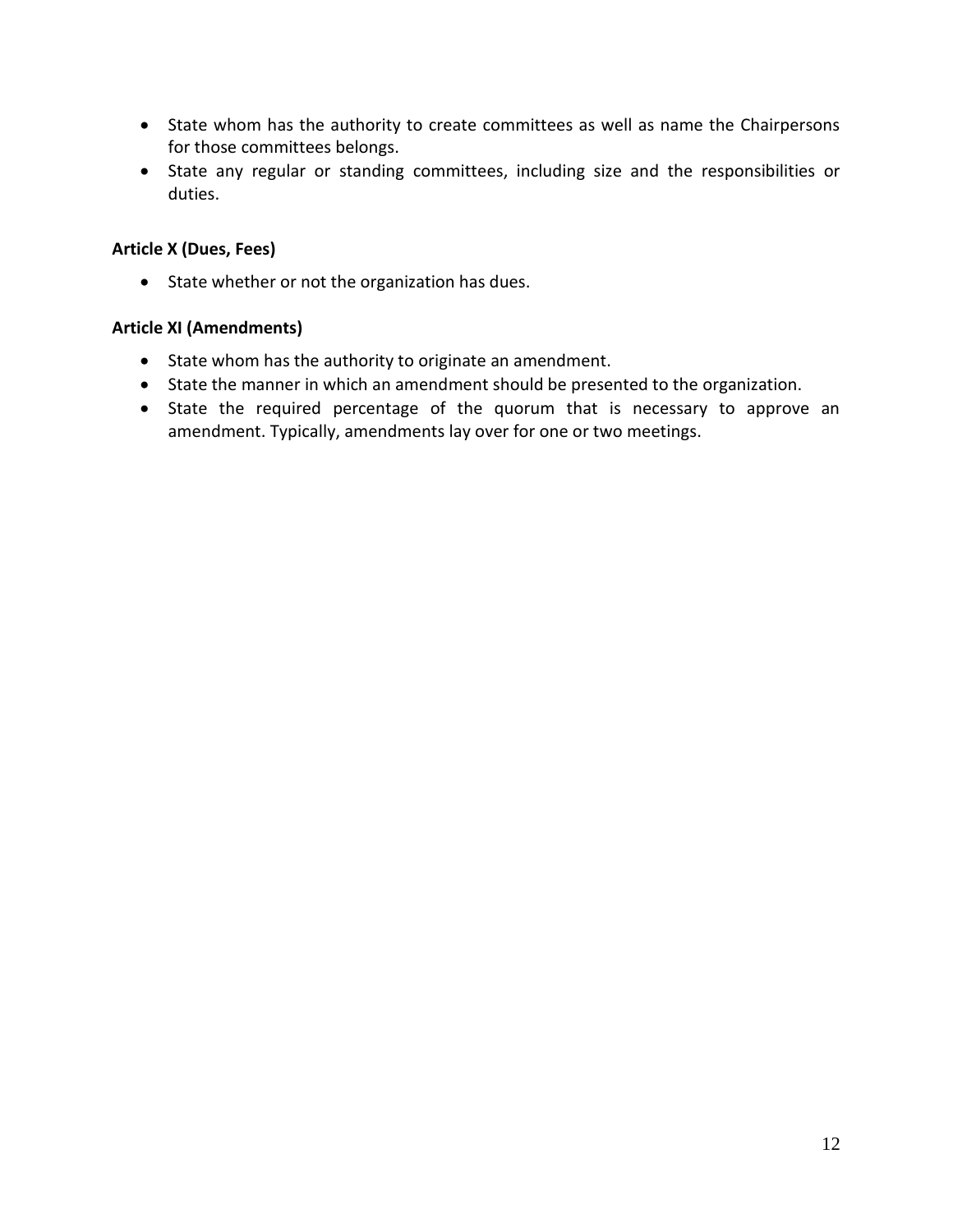# **Policies & Procedures**

## **Campus Publicity**

#### *Signs in CUB and Plank*

Any group or person wishing to hang posters in the College Union Building or Plank Hall can do so on any community board. There are no limitations to posting except on walls and/or furniture. No posters may contain any references to alcohol unless it is host provider. You are responsible for removing the posters after the event.

#### *Sheet Signs on Plank*

There are a few restrictions on hanging sheet signs on the side of Plank Hall. You may only hang a sheet sign if there is enough room that no other signs are being covered or hidden. No sign may have any references to alcohol unless it is host provider. No inappropriate signs may be displayed. If you are unsure about the appropriateness of your sign, bring it to CUB 240 for approval. You are responsible for removing the sign after the event.

#### *Bright Signs*

If you would like your event to be advertised on the monitors in the CUB, Bookstore, Dining Center, and Jaeger Fitness Center, submit your advertisement in the appropriate MS Publisher template to [advertiseoncampus@gettysburg.edu.](mailto:advertiseoncampus@gettysburg.edu) The managers of each area will review the content before publishing.

#### *Weekend Update*

To have your event included in the weekly campus-wide Weekend Update email, send the information to campus publicity@gettysburg.edu by noon on Wednesday prior to the event. Due to space limitations, we cannot guarantee that all submissions will be included.

#### *Toilet Paper Times*

To have your event included in the Campus Activities Board's bi-weekly Toilet Paper Times poster, send the information to [campus\\_publicity@gettysburg.edu](mailto:campus_publicity@gettysburg.edu) at least two weeks prior to the event. Due to space limitations, we cannot guarantee that all submissions will be included.

## **Central Duplicating, Graphic, & Mailing Services (Ricoh Management Services)**

- Located in the front of the West Building
- Print shop services include: photocopying, graphic design, mailing, printing, brochures, programs, inserts, exams, manuals, business cards, labels, classroom handouts, etc.
- Finishing/bindery services include: collating, stapling, folding, tape binding, spiral binding, laminating, and booklet stitching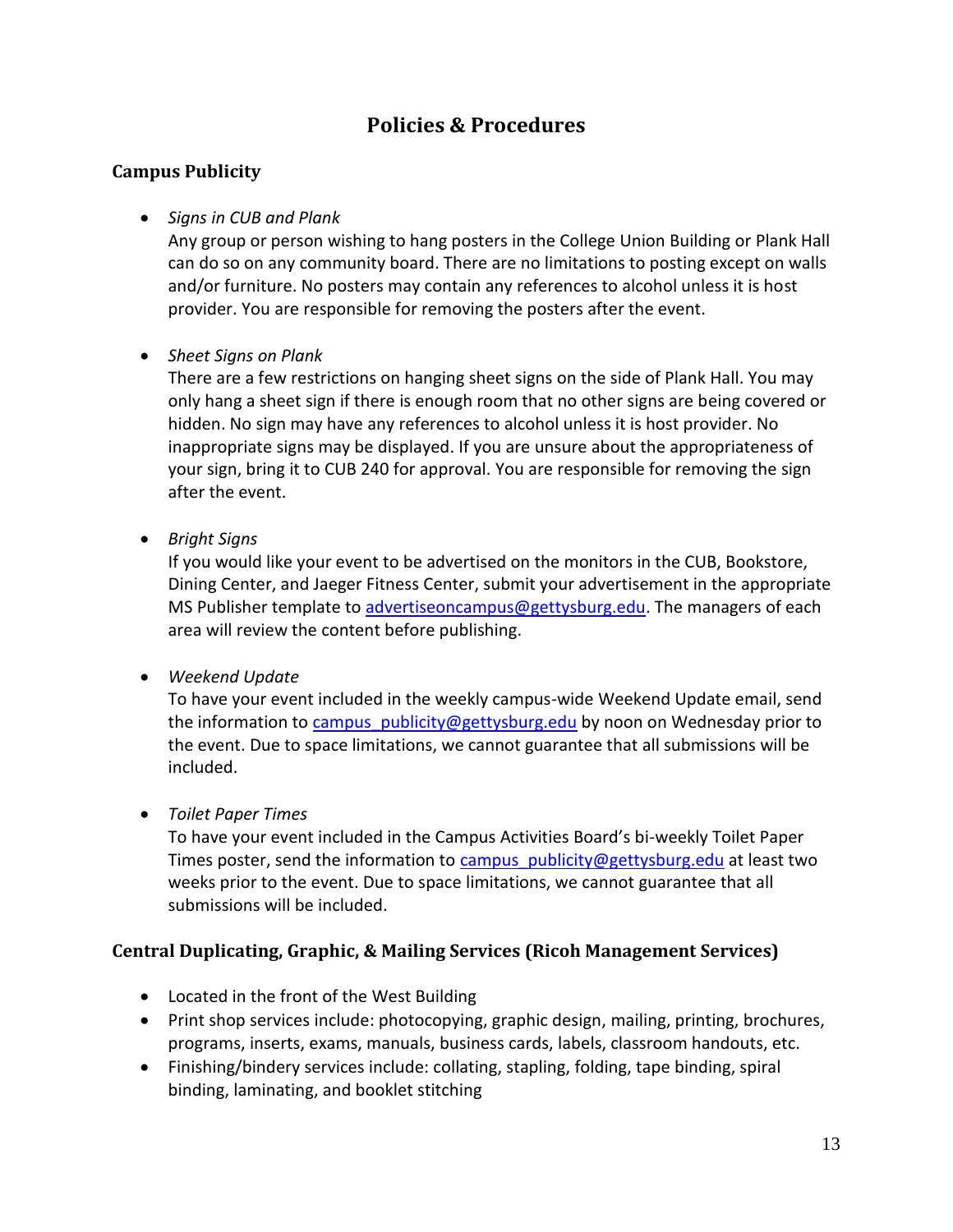- Allow 1 to 3 days for project completion.
- Contact the Post Office: x6450
- Contact Duplicating Services: x6455

## **Scheduling an Event**

- If new to the 25 Live scheduling system, contact the Scheduling Coordinator, Cathy Zarrella, via email at [czarrell@gettysburg.edu](mailto:czarrell@gettysburg.edu) or by phone at x6302. The Scheduling Coordinator can provide your password, basic instructions, and also answer questions about technical support, room features, and setups.
- Make sure your club or organization has at least two members trained to use this system. Training sessions are announced each semester on the campus digest.
- All Gettysburg College events must be sponsored by an active student organization or a College Department.
- Requests must be made at least 5 days in advance; please allow 2 weeks' notice if staff support is needed (catering, technology, security).
- Reserve your space BEFORE performance contracts to see what you may be scheduling against.
- Please keep the Scheduling Coordinator informed of any changes or cancellations.
- For events with alcohol present, please review the *Social Event Policy & Hosting Social Events with Alcohol* section of this manual.

## **Department of Public Safety**

- Special event planning requires logistical support and a hazard assessment so that guest safety, institutional goals, and objectives are being satisfactorily met. Organizations need to contact Department of Public Safety during the planning phase of their event.
- Department of Public Safety provides the following services for special events: Parking and event location coordination, crowd control, closing streets, executive and dignitary protection, perimeter security, medical providers and equipment, fire extinguishers, fire alarm watch, and tent safety.
- Events with alcohol located on campus require Department of Public Safety officer(s). Two weeks' notice prior to the event is required. Please refer to the Social Event Policy for further details.
- The Scheduling Coordinator will notify Department of Public Safety when you reserve a space on campus and will ensure it is opened on time.
- In case of an emergency or unplanned need, call the Department of Public Safety Office at x6911.
- An escort service is available for guests leaving any event late at night (x6912).
- Should you need a Borough permit to close streets or arrange for parking, requests should be made at least 1 month prior to the date of the event.
- Borough police will respond to community complaints of noise.
- Please be respectful of noise levels in the community.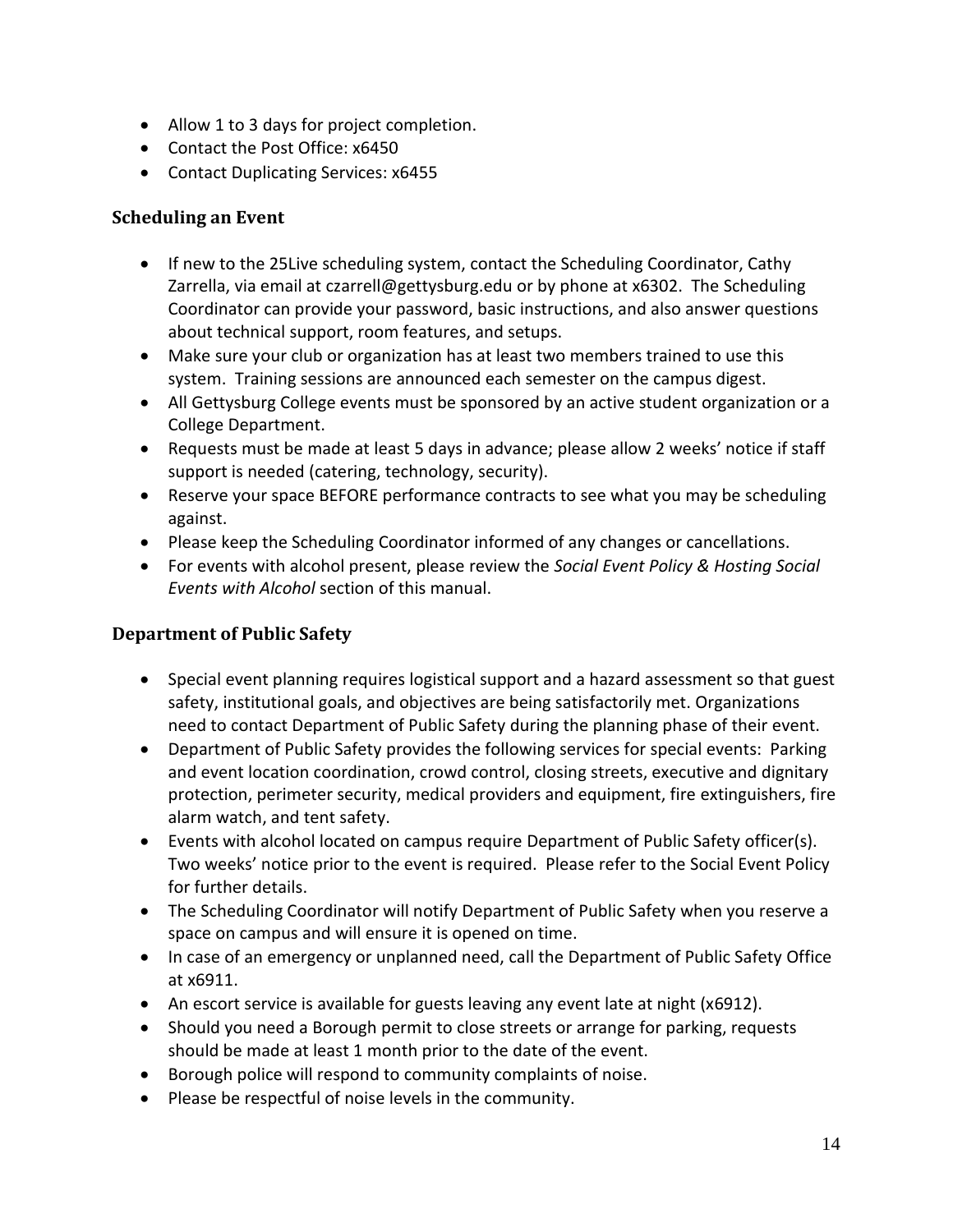## **Catering & Dining Services**

- The Catering Department of Dining Services can assist with catering needs. They can provide catering from bag lunches as well as serve banquets, or parties to picnics.
- The catering menu is on-line as part of the Dining Services website.
- Please contact the Catering Department at x6387 at least two weeks prior to your event.
- You will submit the final order through GoGETTeMarket.

#### **Technical Support**

- You must talk with the College Life Technical Coordinator, John Archer (jarcher@gettysburg.edu), BEFORE signing contracts for performers, speakers, etc.
- To properly support your event, at least two weeks advance notice is needed, especially for larger events.
- For programs in CUB or the Attic, technical needs will be met by the College Life Technical Coordinator. For programs in other locations, you may be directed to another person for help. Ask either the Scheduling Coordinator or the Technical Coordinator for contact information.
- No pyrotechnics may be included in any show. Fog/haze machines are okay, but only with prior approval.

#### **Contracts**

 Contracts with outside performers, artists, and companies must be reviewed, approved, and signed by a College administrator or faculty member.

## **Transportation Department**

- Transportation service provides vehicle rentals and drivers for members of the College community for student activities, cultural events, campus visits, or College business.
- Members of the Gettysburg community wishing to operate a vehicle must:
	- o Be 18 years of age or older
	- o Have a valid driver's license
	- o Submit an annual motor vehicle report (state requirement)
- There are additional requirements to rent a passenger van (vehicles with more than 8 passengers). See the transportation website for further information.
- When requesting transportation, you will need to provide the following information:
	- o Account number to be charged
	- o Transportation Department approval form
	- o Date and time for beginning and end of trip
	- o Type of service requested (rental, driver, bus, etc.)
	- o Name of approved driver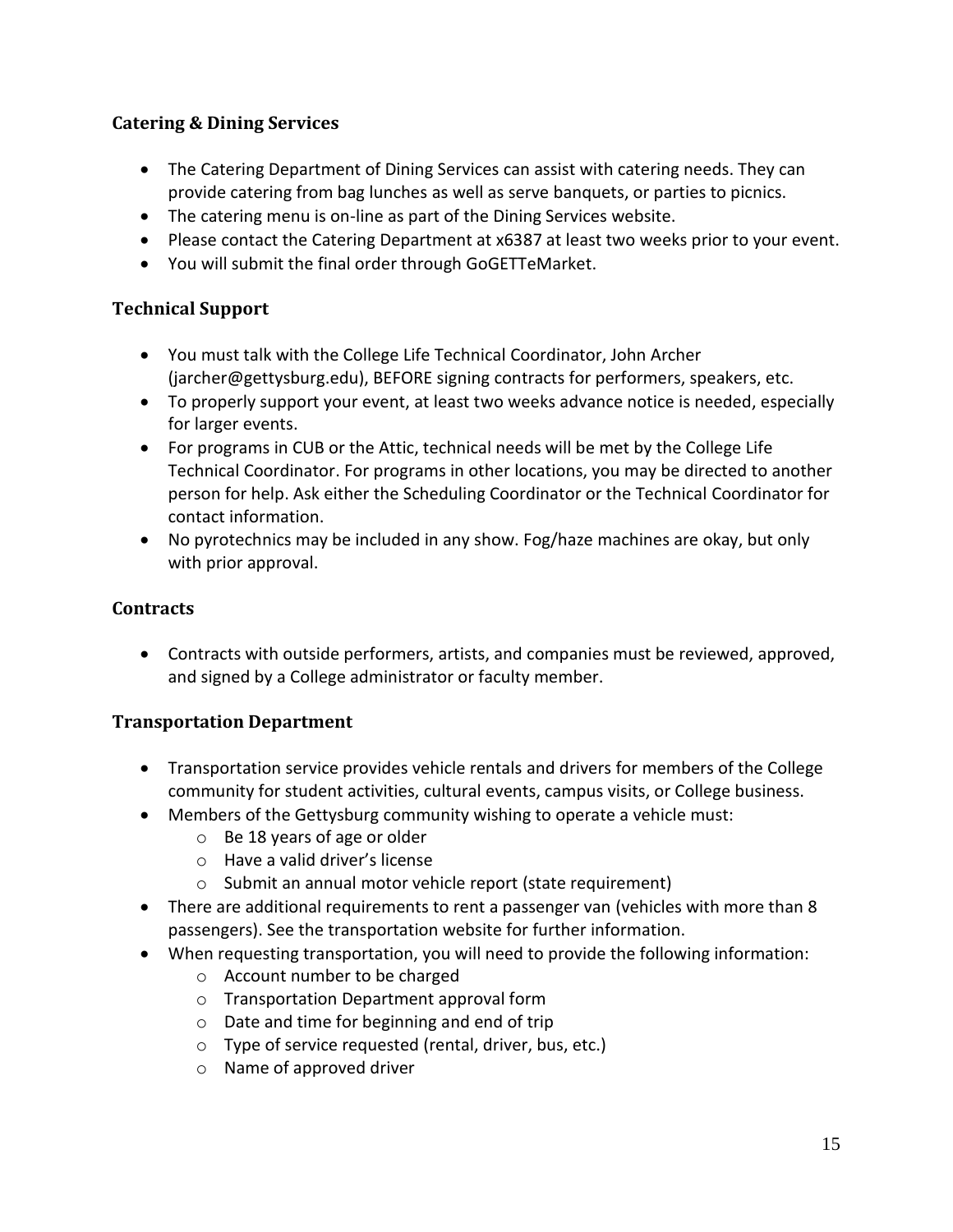- You can request a rental via GoGetteMarket. For access to the eMarket, contact your organization advisor or OSAGL. There are several times during the year, especially on weekends, where all requests cannot be supported.
- Any requests for service should be made as far in advance as possible. Requests MUST be made at least 72 hours before the trip.
- Vans need a 1 week advance request. Service cannot be guaranteed without advance notice.
- Cancellations less than 72 hours prior may be subject to a service charge.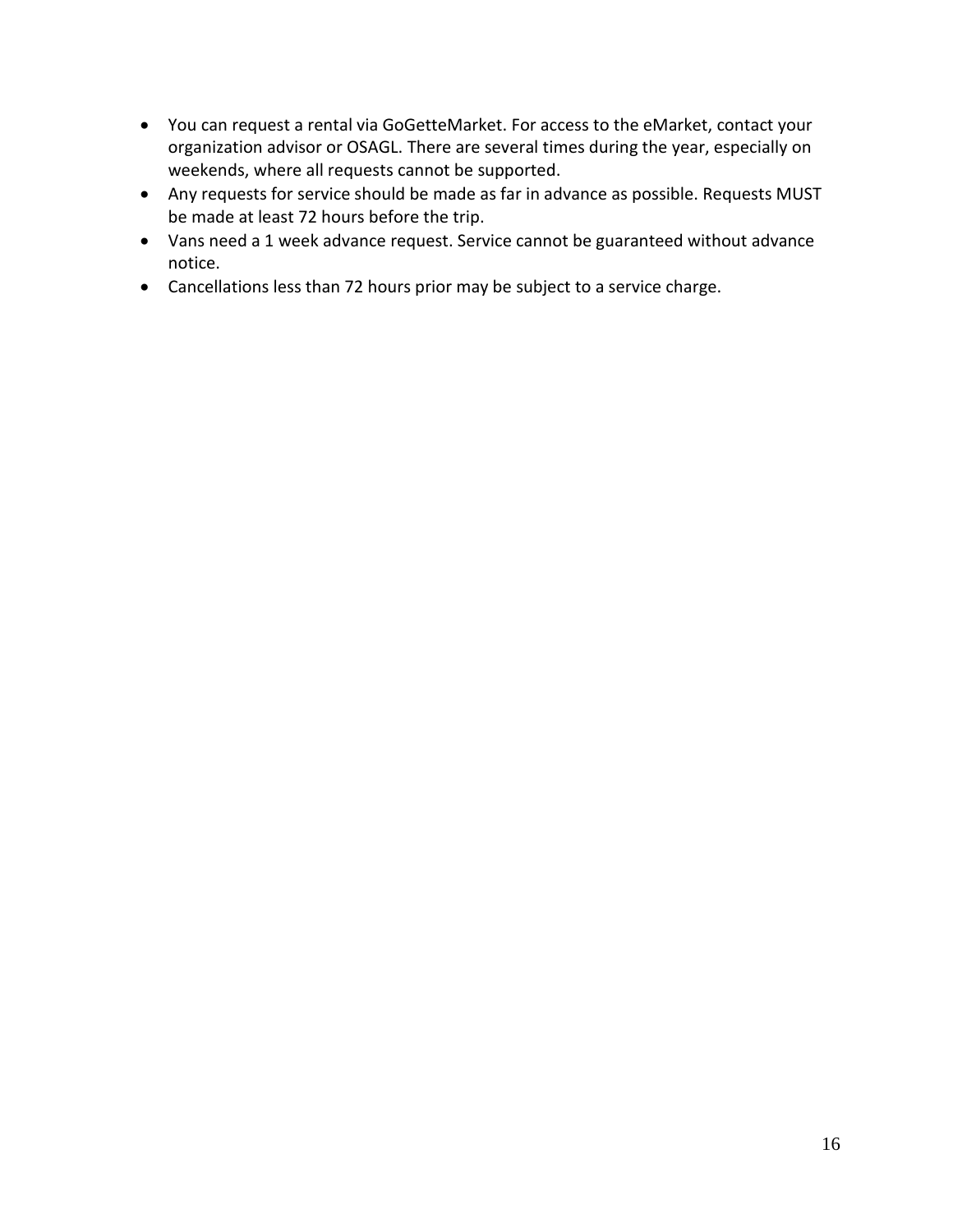## **Social Event Policy & Hosting Social Events with Alcohol**

The entire policy regarding these topics is too extensive to include in this manual. Please visit the Office of College Life to obtain the entire policy and/or refer to the Student Handbook. For more information about hosting a social event with alcohol, contact the Office of Student Activities & Greek Life or the Director of Student Rights & Responsibilities.

#### *Social Event Policy Goals*

Social gatherings at Gettysburg College are an important part of our community life. We affirm the following goals as appropriate for such social gatherings:

- Respect for the rights of all individuals and respect for the property of others
- The health and safety of community members
- When alcohol is included at social events: to empower and encourage students to assume an active role in the planning and management of social events that model responsible alcohol use
- An enjoyable atmosphere conducive to positive social interaction

#### *Social Events with Alcohol*

- Host provider should not be the main programming tool of the event; rather, it is a privilege that may be added to certain events.
- At a host provider event, the host provides the alcohol for those of legal drinking age. Guests are not permitted to bring alcohol.
- All requests for host provider events must be registered and reviewed by college administration at least two weeks prior to the event date.
- Social events with alcohol may only take place between 5pm Friday and 2am Sunday, and each event may last no more than 4 hours.
- Alcohol consumption will be regulated by certified college employees in accordance with national and state laws and College policy.
- **NO** admission may be charged for any event with alcohol.
- Advertising for events with alcohol may state "Host Provider." Advertising may **NOT** explicitly state that alcohol will be provided free of charge at the event, nor should host provider be the main advertisement for the event.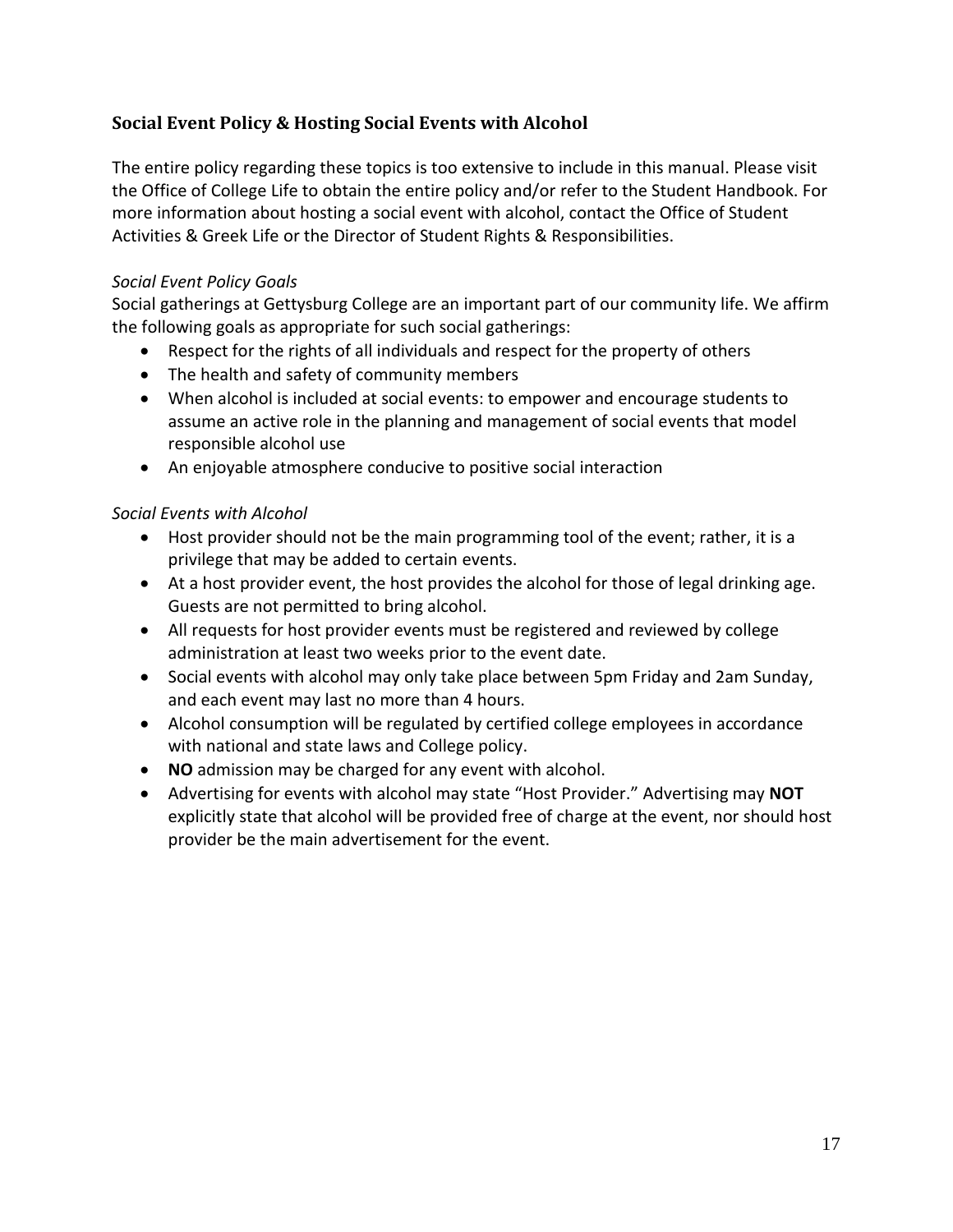#### **Anti-Hazing Policy**

The entire policy regarding these topics is too extensive to include in this manual. Please visit the Office of Student Activities & Greek Life to obtain the entire policy and/or talk with Jennifer McCary, Director of Student Rights & Responsibilities, about your concerns regarding hazing and harassment.

Gettysburg College opposes all forms of hazing and harassment. From a legal perspective, hazing is a crime. From an individual student's perspective, hazing and harassment damage the self-esteem of the targets of the hazing and harassment. From an organizational perspective, hazing and other forms of harassment degrade the values of the organization. From a campus community perspective, hazing and other forms of harassment creates an environment of disrespect that contradicts the values of our community. For all of these reasons, the College takes a strong position against any and all forms of hazing and harassment. Please note that the College's anti-hazing policy and harassment policy applies to all student organizations.

#### *Gettysburg College Definition of Hazing*

Any action taken, created, or situated, (on or off campus) to produce mental or physical discomfort, embarrassment, harassment, or ridicule that is directed at new or prospective members of a recognized student organization. An individual, an individual against an organization, or an organization against an individual may perpetrate such actions. In case of violations, individuals and an organization as a whole may be subject to disciplinary action. Please note that the consent of those hazed will not be accepted as a defense for hazing activities. The severity of the penalty for a hazing offense will be determined in proportion to the hazing activity. In addition to Gettysburg College's Anti-Hazing policy, students must also comply with the Commonwealth of Pennsylvania Anti-Hazing law.

#### *Gettysburg College Definition of Harassment*

Harassment includes any written, verbal, or physical acts (including electronically transmitted acts) that are reasonably perceived as creating an intimidating or hostile work, learning, or living environment, particularly if questionable behavior is repeated and/or if it continues after the offending party is informed of the objectionable and/or inappropriate nature of the behavior. Harassment is based on protected classes which are listed on the cover page of the Student Handbook. Some of the classes recognized by Gettysburg College may not be protected under law. Harassment can be a single, serious incident or a series of related, repeated incidents. Harassment is measured by the impact of the behavior rather than the intent of the harasser.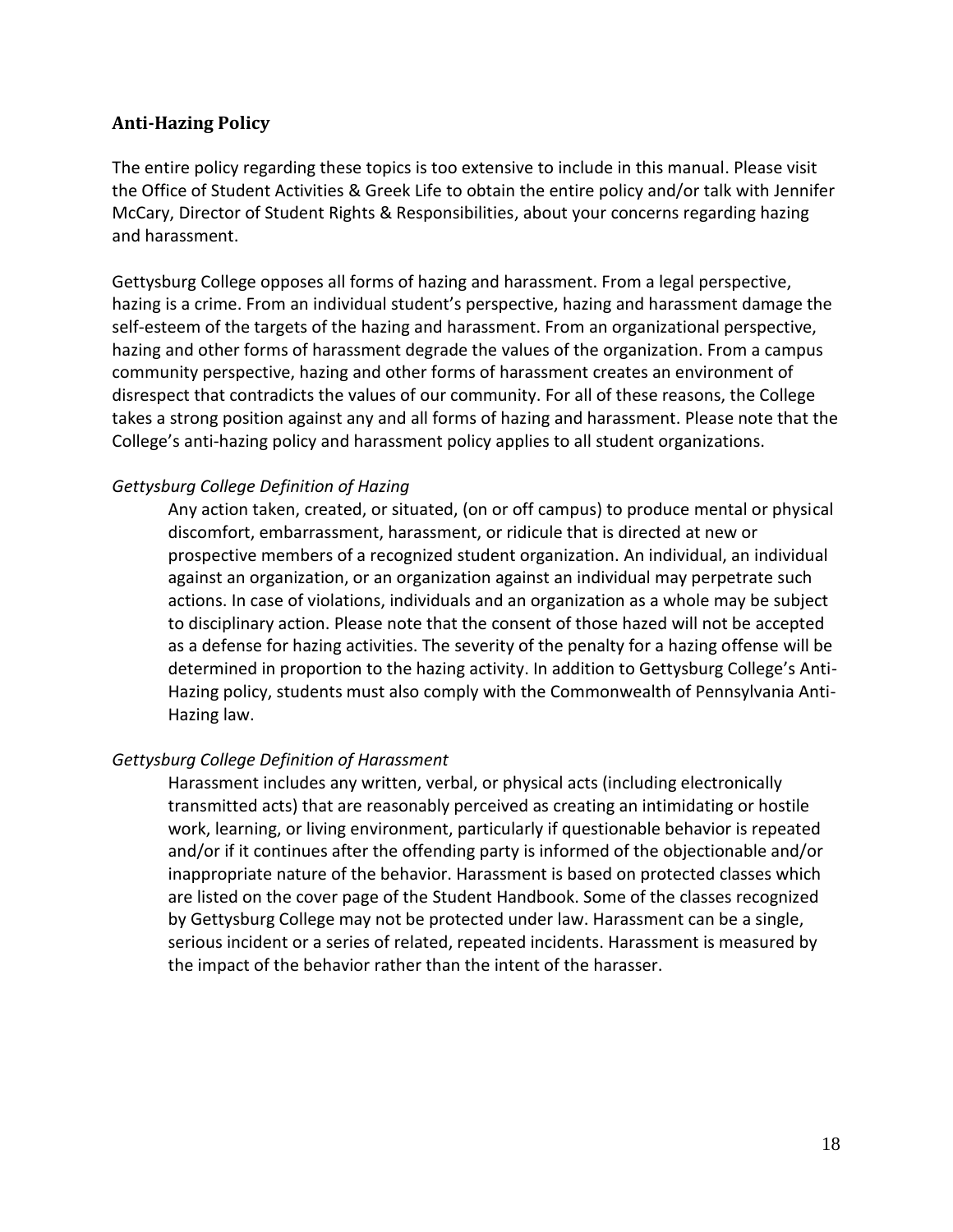## **Becoming a Student Senate Recognized Club or Organization**

It is recommended that the group interested in Student Senate recognition work with the Student Senate Clubs Liaison. In order to apply for Student Senate provisional status, the interested group must be registered with the Office of Student Activities & Greek Life.

After completing the above-mentioned requirements, the organization will make a brief presentation to the Student Senate. The Student Senate will vote on whether or not to approve the application for provisional status.

The presentation should include:

- A statement of intent, which should detail the club or organization's general purpose and/or mission statement.
- Past events
- Future goals
- Membership information
- Meeting information
- Why the club or organization would like to be Student Senate recognized

Approval for provisional status grants the organization a three academic month provisional period. Provisional status grants the organization all Student Senate recognition incentives with the exception of a budget. Student organizations on provisional status must send a representative to all Student Senate meetings. This is an opportunity for the organization to demonstrate its value to the Gettysburg College campus.

The Student Senate will hear the student organization's application for full recognition upon completion of the three academic month probationary period.

Benefits of being Student Senate recognized:

- Use of Student Senate Office computer, printing, and copying
- Ability to communicate with the Clubs Liaison about concerns
- Advice and guidance on Constitutional Review and Proceedings
- Ability to request funding for specific causes, including a regular budget for each semester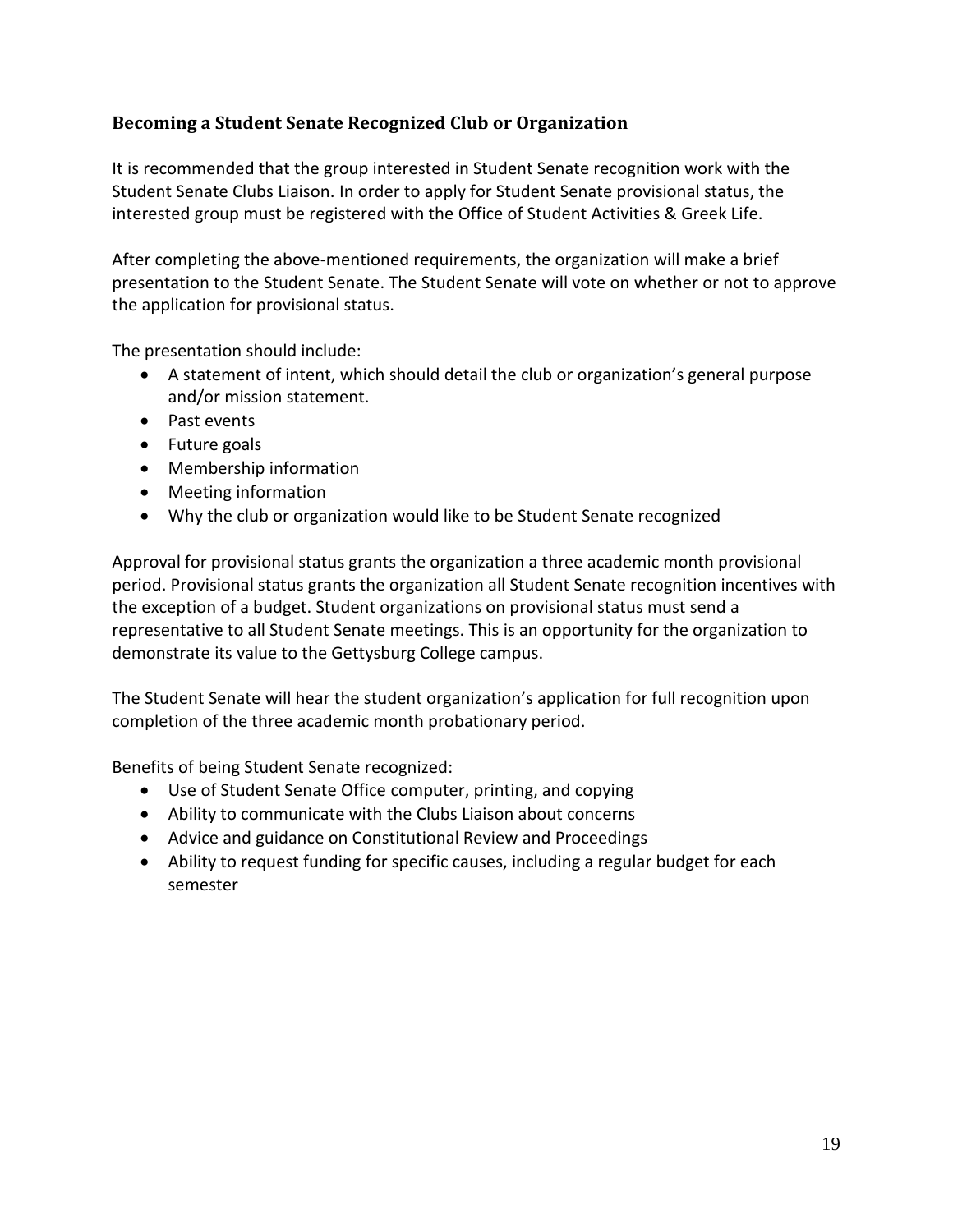# **Additional Resources**

#### **Helpful Hints for Planning an Event**

*Information from Development Dimensions international publication "Planning Prework," the University of Maryland College Park Leadership Development's Program Planning sheet.*

#### *Brainstorming*

This first step gathers ideas and opens up the creative juices that are the most important part of good programming. "They did it that way last year, could it be better and how?"

- 1. Set a time limit.
- 2. Record ALL ideas (preferably somewhere people can see.)
- 3. Do not discuss, criticize, or praise ideas; anything goes.
- 4. Be spontaneous, yell out ideas; quantity counts get as many as possible.
- 5. Piggyback on others' ideas. It gets more ideas flowing.

#### *Questions to Ask*

- 1. What do you want to achieve from this program?
- 2. What are the goals of your group, and how will this program help to achieve them?
- 3. What do you, the planners, want to get from the program?
- 4. What do you want the students to get from it?
- 5. Is there a current need or interest for the program?
- 6. Has a similar event/program been held in the past? How did it go?
- 7. Is everyone enthusiastic about planning the program?
- 8. Is there enough time to plan it, organize it, and publicize it so it will succeed?

#### *Assessment*

After brainstorming, assess what you think the audience wants.

- 1. What ideas from brainstorming are most relevant to the goals of the group?
- 2. Listen to the students around you. What are they saying about the programs offered to them? What is missing?
- 3. Ask other students. Informally assess the students in your group, on your floor, etc.
- 4. Give choices. Would you rather do THIS or THAT?

#### *Program Decision Making*

- 1. Refer back to the brainstorming list and what you found out during assessment. Put the ideas into categories.
- 2. Decide which should remain on the list and which should be eliminated. Remember to think about why you are eliminating something.
- 3. Discuss pros and cons of each. Make sure everyone is heard.
- 4. State the decision clearly. Make sure everyone understands and supports what has been decided.

#### *Promotions/Advertisements*

1. State the selling points of your program/event.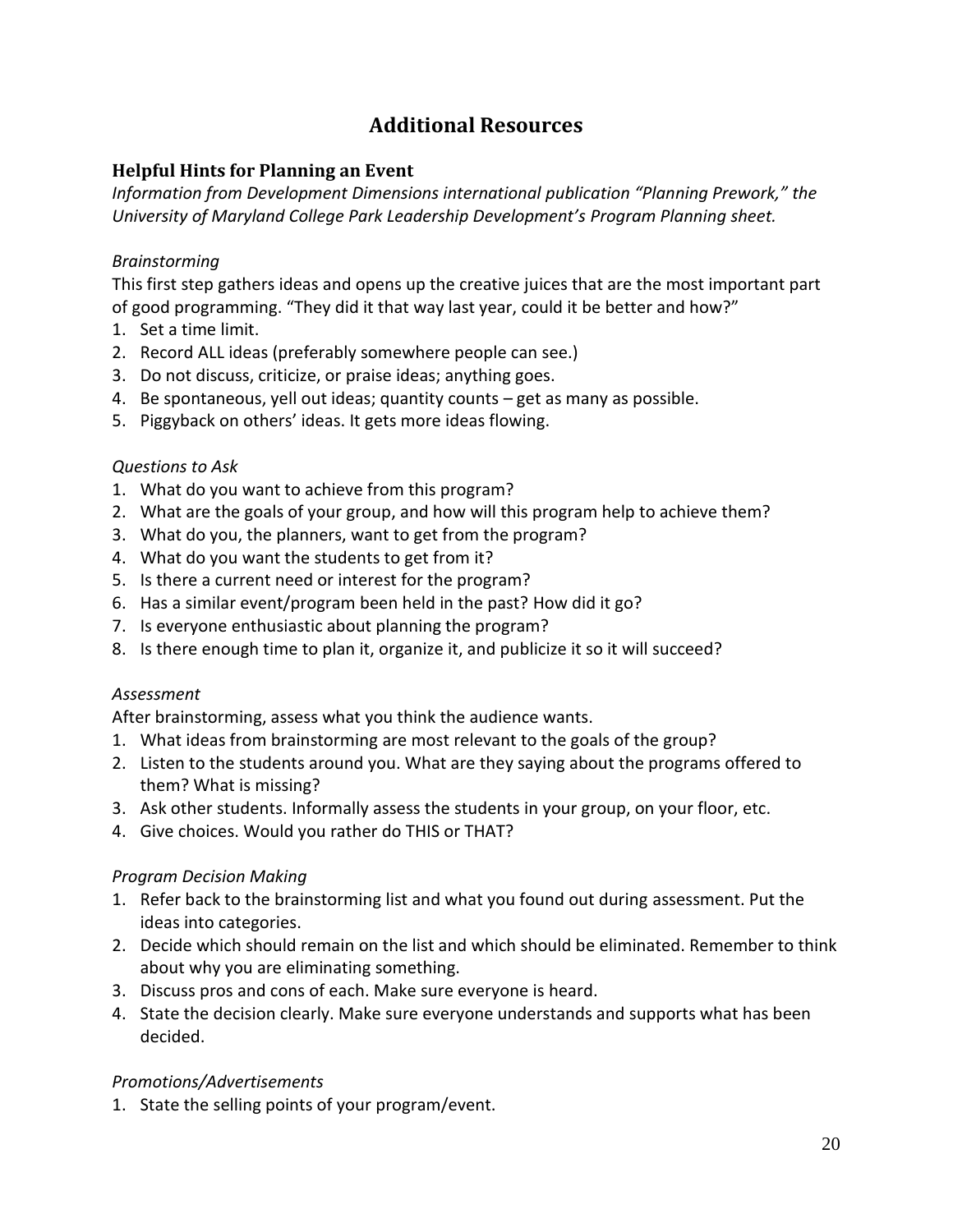- 2. What type of publicity will your audience respond to?
- 3. Determine the timeline for creation, printing, distribution, etc.

#### *Implementation*

- 1. List the tasks needed to be done the day before the event.
- 2. List the tasks needed to be done the day of the event.
- 3. List the tasks needed to be done after the event.
- 4. Be enthusiastic!

#### *Evaluation*

- 1. List the questions you want answered about the program. Remember to include things like signing-up procedures, arriving/finding the location, the actual event, the overall idea.
- 2. Figure out the best way for your evaluation to work. (i.e., Likert scale, 1-poor, 2-okay, 3-not sure, 4-good, 5-great). One or two open ended questions usually get good answers.
- 3. Figure out the best time to have participants fill out evaluations. The best way to get them back is to do it before they leave the event.
- 4. Use the results. Actually read and compile answers.

## *General Tips for Programming*

- 1. In the ideal program, everything runs smoothly enough that participants see little evidence of pre-planning or behind-the-scenes work.
- 2. Don't assume anything or allow situations to continue that make you uncertain or nervous. Meet all problems head on, sensitively, but firmly.
- 3. People support what they help to create. Involve as many people as possible in a meaningful way into the process.
- 4. Usually something goes awry; properly prepared people who avoid panicking can solve any problem. That's you!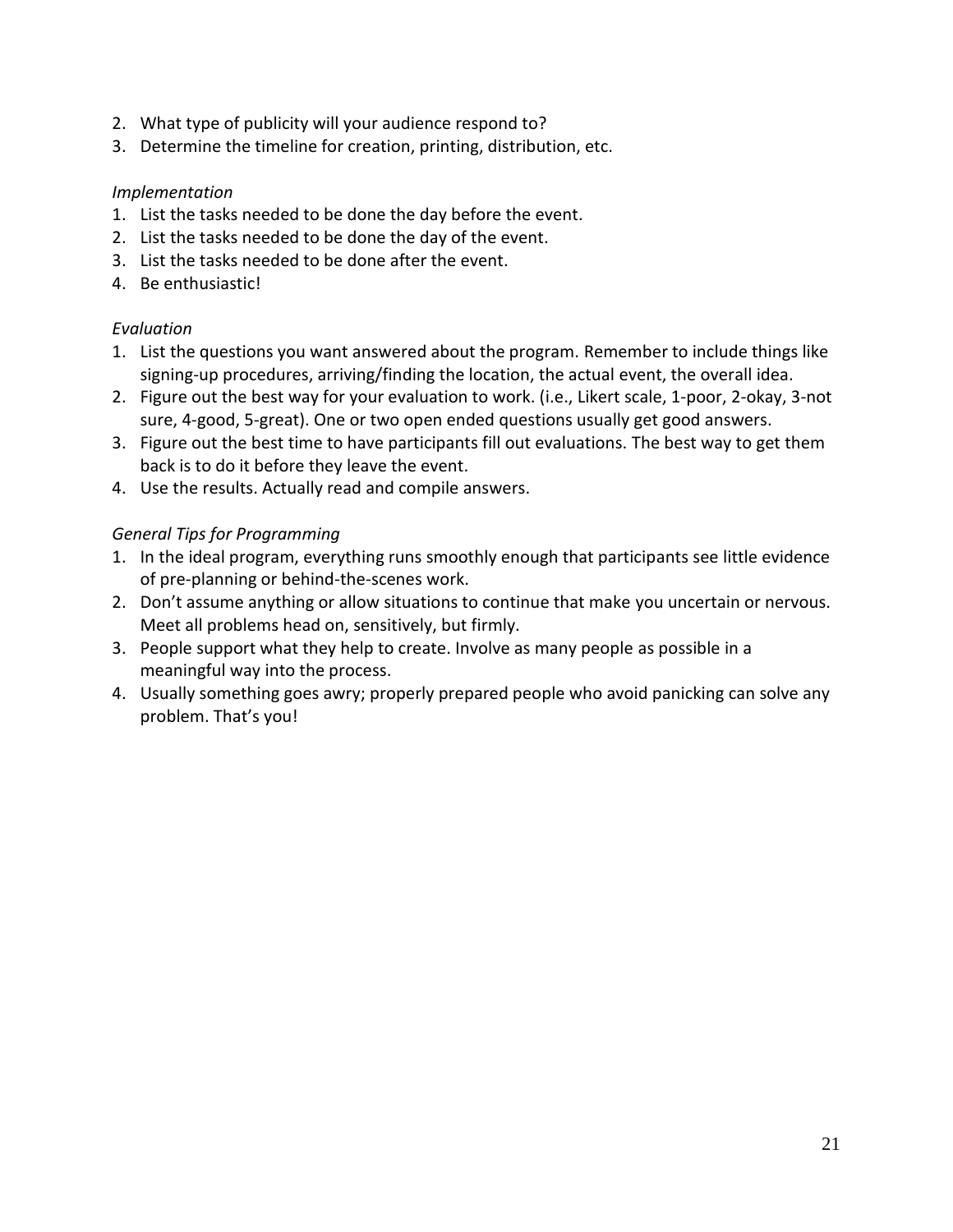## **Gettysburg College Event Planning Checklist**

*Basic Steps to Planning an Event*

- 1. Name the event.
- 2. Determine the time and location of the event by checking with the Scheduling Coordinator.
- 3. Reserve a facility. (See Scheduling a Facility on page 14)
- 4. Register the event. If you are requesting a host provider event, there will be additional steps necessary in order for the event to be approved.
- 5. Meet with the College Life Technical Coordinator about technical needs for the event.
- 6. Complete the contract or any DJ, band, speaker or service provider (see Contracts).
- 7. Request money from Senate to help with the event.
- 8. Be sure those involved are clear on their role in planning the event and the day of the event.
- 9. Publicize the event. Do not publicize until all other steps are completed to ensure the event will take place. (See Campus Publicity on page 13)
- 10. Request checks.
- 11. If the location of your event is outside, be sure to develop a rain plan. You may want to include those campus offices that may be affected by any changes due to rain (i.e. Safety & Security, Facilities Management, Dining, OSAGL, Technical Coordinator, and Scheduling Coordinator).
- 12. Purchase refreshments.
- 13. Order decorations or other material needs (OSAGL has catalogs to order from if you need them).
- 14. Changes or cancellations need to be updated immediately so everyone involved knows what's happening.
- 15. Remain enthusiastic throughout the process it will help to keep those involved excited!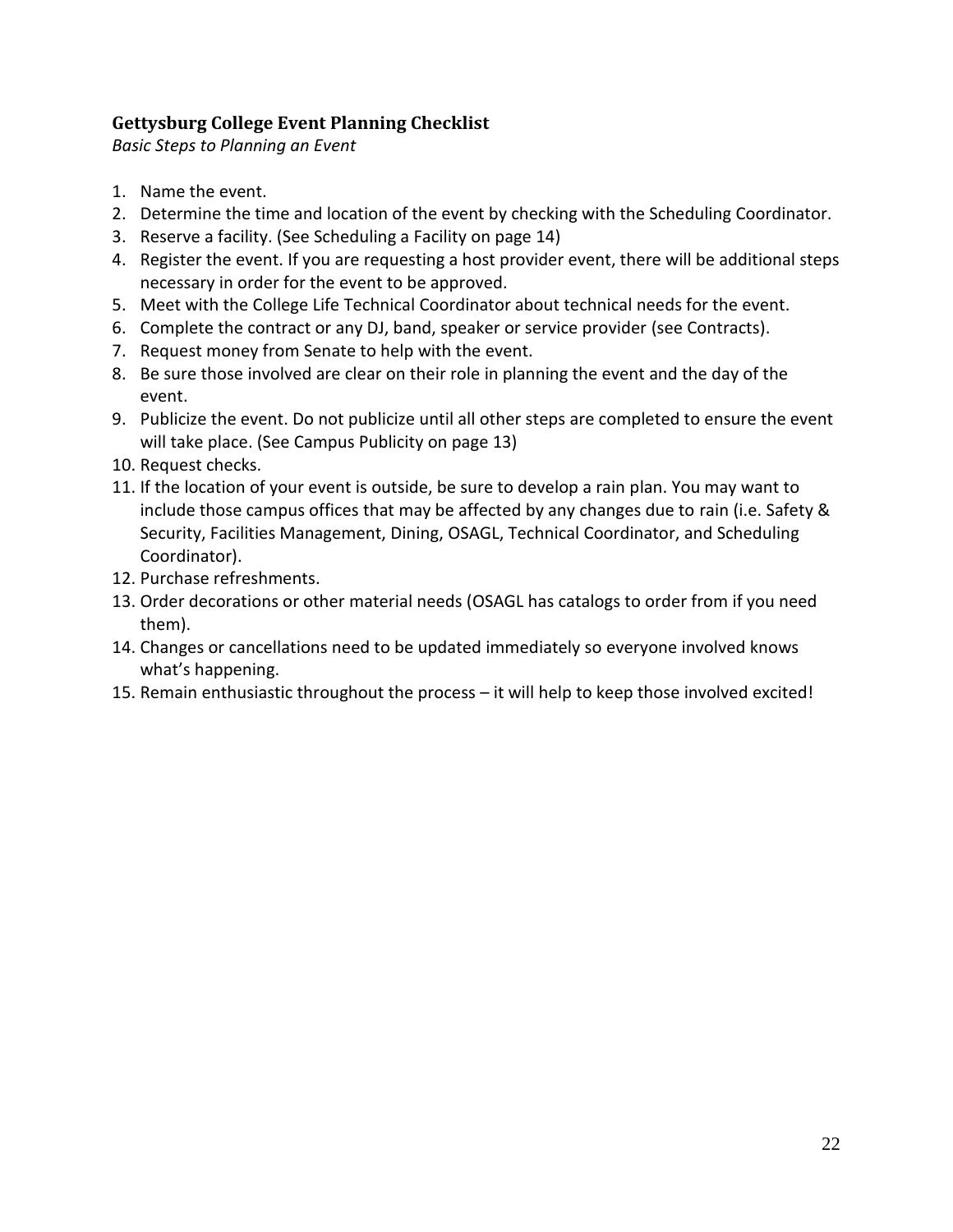# **Campus Directory**

| <b>Office</b>                              | <b>Phone Extension</b> | <b>Location</b>                      |
|--------------------------------------------|------------------------|--------------------------------------|
| <b>Academic Advising</b>                   | 6579                   | <b>CUB 280</b>                       |
| <b>Admissions Office</b>                   | 6100                   | <b>Eisenhower House</b>              |
| <b>Alumni Relations</b>                    | 6522                   | Norris-Wachob Alumni House           |
| <b>Athletics</b>                           | 6400                   | Wright                               |
| Bookstore                                  | 6363                   | CUB 1 <sup>st</sup> Floor            |
| <b>Campus Recreation</b>                   | 6322                   | Wright                               |
| <b>Catering Services</b>                   | 6387                   | <b>Dining Center</b>                 |
| Center for Career Development              | 6616                   | Career Center (W Stevens St)         |
| <b>Center for Global Education</b>         | 6866                   | <b>CUB 290</b>                       |
| Center for Public Service (CPS)            | 6490                   | Plank Gym                            |
| College Life                               | 6921                   | <b>CUB 220</b>                       |
| <b>Communications &amp; Marketing</b>      | 6800                   | Penn Hall 2 <sup>nd</sup> Floor      |
| <b>Counseling Services</b>                 | 6960                   | <b>Health Center</b>                 |
| <b>CUB Information Desk</b>                | 6300                   | CUB 1 <sup>st</sup> Floor            |
| Department of Public Safety (DPS)          | 6911/6912              | Public Safety (W Stevens St)         |
| <b>Dining Services</b>                     | 6326                   | <b>Dining Center</b>                 |
| Diversity & Inclusion                      | 6375                   | Penn Hall 2 <sup>nd</sup> Floor      |
| Eisenhower Institute                       | 6685                   | EI (N Washington St)                 |
| <b>Experiential Education/GRAB</b>         | 6319                   | Plank Gym                            |
| <b>Facilities Services</b>                 | 6700                   | Central Energy Plant (CEP)           |
| <b>Financial Aid</b>                       | 6611                   | W Stevens St                         |
| <b>Financial Services</b>                  | 6220                   | Penn Hall 1 <sup>st</sup> Floor      |
| Garthwait Leadership Center (GLC)          | 8444                   | Plank Gym 103                        |
| <b>Health Services</b>                     | 6970                   | <b>Health Center</b>                 |
| <b>Human Resources</b>                     | 6202                   | Penn Hall 1 <sup>st</sup> Floor      |
| <b>Information Technology</b>              | 7000                   | <b>West Building</b>                 |
| <b>Intercultural Advancement</b>           | 6311                   | <b>Intercultural Resource Center</b> |
| <b>International Student Services</b>      | 6377                   | <b>Intercultural Resource Center</b> |
| LGBTQA Advocacy & Education                | 7577                   | Apple Hall 1 <sup>st</sup> Floor     |
| Library                                    | 7024                   | Musselman Library                    |
| Majestic Theater                           | 8234                   | Majestic Theater                     |
| <b>Parent Relations</b>                    | 6420                   | Norris-Wachob Alumni House           |
| Registrar                                  | 6240                   | <b>CUB 270</b>                       |
| Religious & Spiritual Life                 | 6280                   | <b>Christ Chapel</b>                 |
| Residential & First Year Programs          | 6901                   | <b>CUB 250</b>                       |
| Ricoh (Print Shop/Post Office)             | 6450/6455              | West Building/CUB 1st Floor          |
| <b>Scheduling Coordinator</b>              | 6302                   | CUB 1 <sup>st</sup> Floor            |
| <b>Student Activities &amp; Greek Life</b> | 6304                   | <b>CUB 240</b>                       |
| Transportation                             | 6923                   | Central Energy Plant (CEP)           |
| Women's Center                             | 6991                   | Apple Hall 1 <sup>st</sup> Floor     |